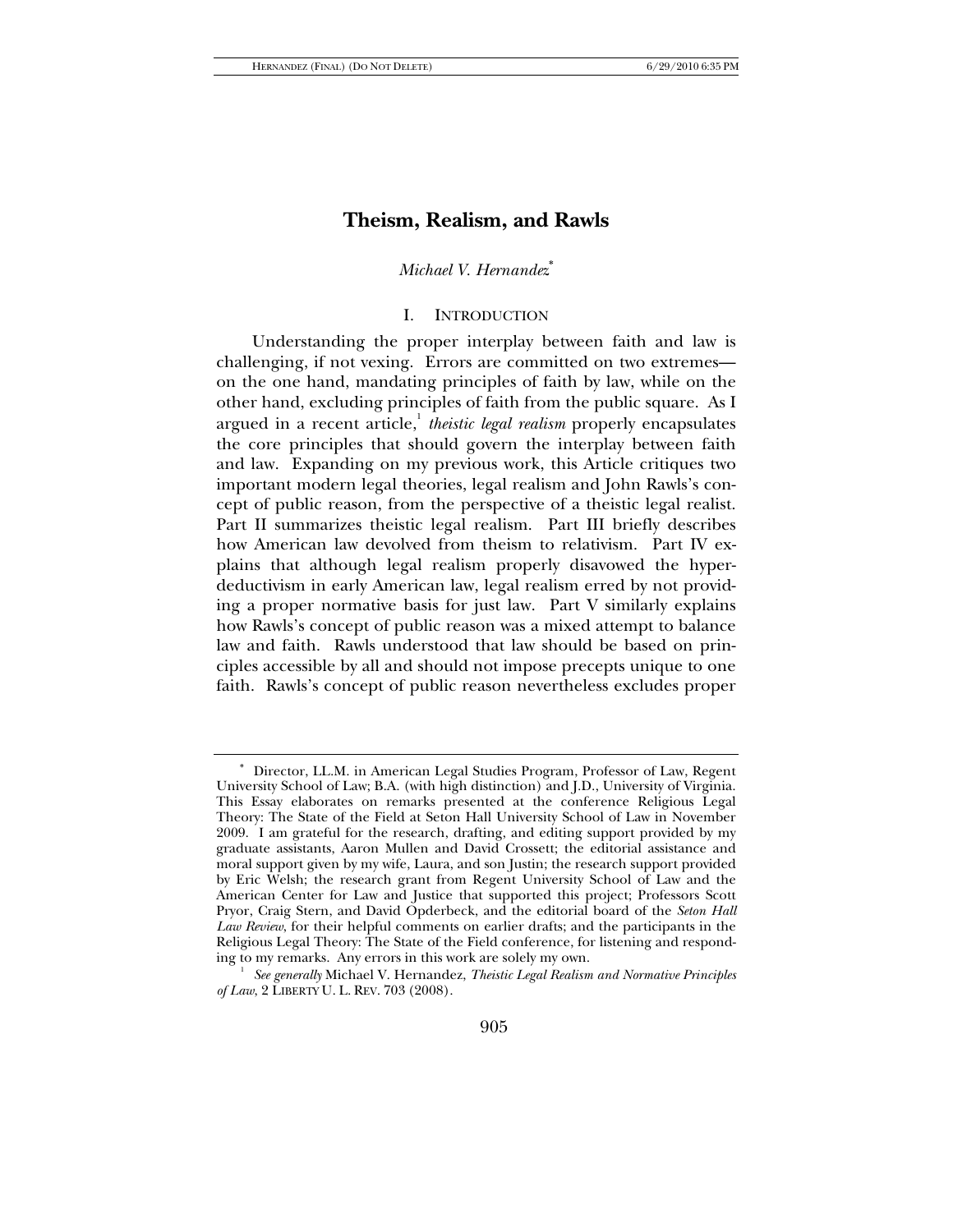religiously based principles from the public square and is rooted in relativism that undermines effective base legal norms.

#### II. THEISTIC LEGAL REALISM

Theistic legal realism is related to theistic moral realism. Moral realism is a philosophical belief in objective moral values common to humanity.<sup>2</sup> There are foundational principles of right and wrong for, and knowable by, all rational creatures.<sup>3</sup> Theistic moral realism recognizes the Creator as the source of common objective values and includes the belief that the pattern of the Creator's purpose is revealed in creation and written on the heart of mankind. It is based on two presuppositions. First, and foundationally, God is good, and He desires to bless humanity and all of His creation.<sup>4</sup> Second, God has designed us to live in harmony with inherently good, objective moral values embedded in our nature.<sup>5</sup> We prosper when we act in accordance with these values and experience troubles when we violate them. $6$ 

We access God's inherently good objective values by the exercise of right reason, including following our God-given conscience. This process involves the proper exercise of the natural reason God gave man—not just thinking, but *discerning* correctly. Natural reason is part of our created nature that bears the image of God. We are not born with a cognitive knowledge of objective values but rather with the innate ability to discern those values. As God designed it, the exercise of *right* reason leads to the *discernment* of objective truth; truth is not the mere fruit of human reason.

Common objective moral principles (*general revelation*), rather than principles attainable only by faith or a particular religious belief (*special revelation*), provide the foundation for theistic moral realism.<sup>8</sup> Regarding the substance of the basic objective principles of moral truth, "the first precept of law [is] that good is to be done and pursued, and evil is to be avoided." Specific basic principles of moral

8

<sup>2</sup> RUSS SHAFER-LANDAU, MORAL REALISM: A DEFENSE 2 (2003).

*Id.* at 17.

Hernandez, *supra* note 1, at 704.

*Id.*

<sup>6</sup>  *Id.*

<sup>7</sup>  *Id.*

*Id.* at 704–05.

THOMAS AQUINAS, SUMMA THEOLOGIAE, I-II, ques. 94, art. 2, at 1009 (Fathers of the English Dominican Province trans., Christian Classics 1981) (n.d.).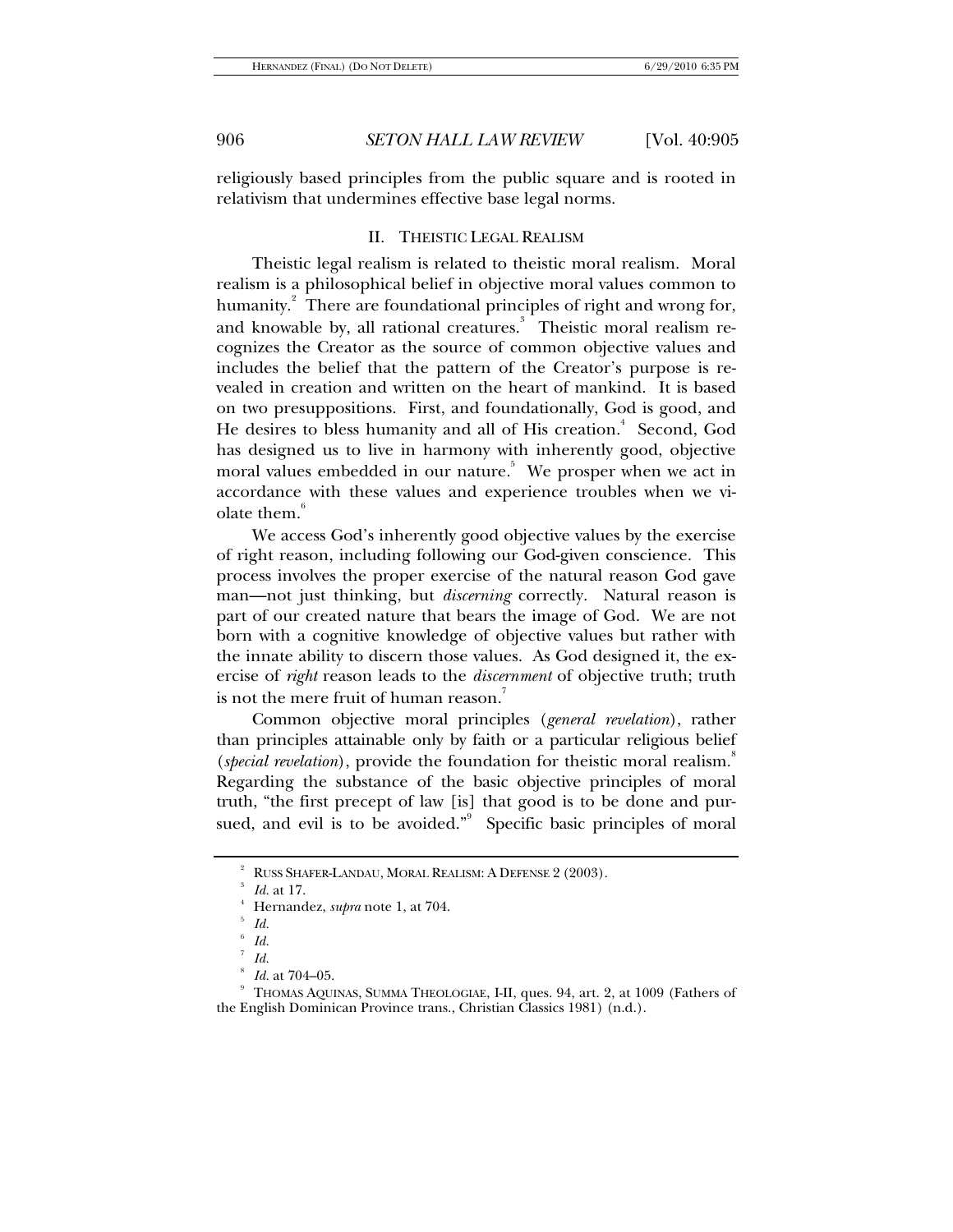truth, which can be found across cultures and time, "include honesty in relationships, family loyalty, personal dignity, concern for others, temperance, justice, and the respect for, and preservation of, life. $i^{10}$  An important clarification is in order here. The fact that these core principles are timeless and universal—that they can be found across cultures and time—does not mean that they are numerous or widely and consistently applied. The point is not that all cultures across time have many principles in common, but rather that core precepts of theistic moral realism are reflected in *consensus that exists across cultures and time*.

The related concept of *theistic legal realism* provides the proper basis for discerning legal norms. "Theistic" reflects the Creator who is the ultimate source of binding norms; "legal" suggests the focus on civil or human law; "realism" indicates reality, fidelity to human nature, and an accurate assessment of things as they are.<sup>11</sup> By combining these concepts, *theistic legal realism* reflects the true nature of legal norms.<sup>12</sup> It includes two core principles.

First, civil rulers must base law solely on principles of general revelation, not principles unique to any faith.<sup>13</sup> The church and state have separate jurisdictions under which the state may not rule the conscience. Principles of special revelation, which can only be accepted by faith, are not the proper basis for the substance of civil law.<sup>14</sup> Basing law solely only on principles accessible to all—principles of general revelation—ensures a fair and just legal system.<sup>15</sup> Only principles of general revelation can fairly govern everyone, including people of any or no faith.

<sup>10</sup> Hernandez, *supra* note 1, at 705 (citing Charles E. Rice, *Natural Law in the Twenty-First Century*, *in* COMMON TRUTHS: NEW PERSPECTIVES ON NATURAL LAW 310 (Edward D. McLean ed., 2000) (quoting Harvey N. Chinn, *Protestant Cheers Pope's Message*, SACRAMENTO BEE, Jan. 15, 1994, at 10 (praising Pope John Paul II's encyclical *Veritatis Splendor*))). As I explain in *Theistic Legal Realism*, C.S. Lewis's THE ABOLITION OF MAN (1947) provides an excellent summary of the base norms of general revelation that can be found across cultures and time. Lewis identifies the following principles or laws, which, although not comprehensive, summarize timeless, universal, objective truths: the Law of General Beneficence, the Law of Special Beneficence, Duties to Parents, Elders and Ancestors, Duties to Children and Posterity, Law of Justice, the Law of Good Faith and Veracity, the Law of Mercy, and the Law of Magnanimity. These laws reflect core principles of theistic moral realism. Hernandez, *supra* note 1, at 705– 06. 11 Hernandez, *supra* note 1, at 706. 12 *Id.* 13 *Id.*

<sup>&</sup>lt;sup>14</sup> *Id.* at 706–08.<br><sup>15</sup> *Id.* at 708.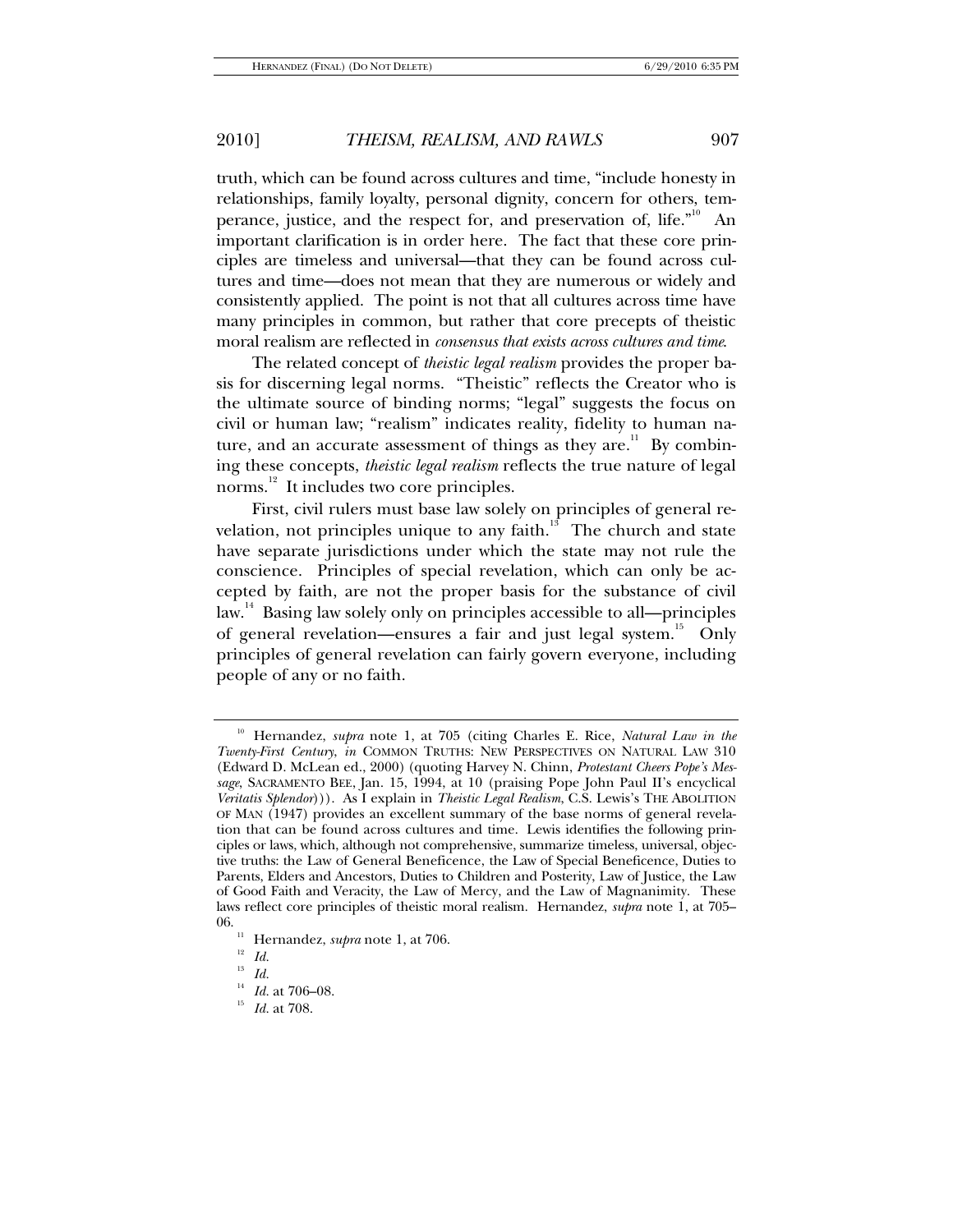Second, civil rulers must vigorously protect and preserve religious liberty and expression.<sup>16</sup> The law must not impose unique principles of faith, Christian or otherwise, which would intrude on individual conscience and overstep the government's limited, God-given authority.<sup>17</sup> Preserving religious liberty also serves the common good.18 Believers should not advocate preserving religious liberty solely to vindicate their faith. Preserving religious liberty protects the conscience rights of all, including people of no faith.<sup>19</sup>

A critical distinction must be drawn between the proper activities of a governmental ruler and those of a private citizen or theorist. The civil ruler who is formulating law may use faith-based sources, including Scripture, but only to apply principles of general revelation. Believers

 Discernment . . . shows that entrusting exclusively to individual States, with their laws and institutions, the final responsibility to meet the aspirations of persons, communities and entire peoples, can sometimes have consequences that exclude the possibility of a social order respectful of the dignity and rights of the person. On the other hand, a vision of life firmly anchored in the religious dimension can help to achieve this, since recognition of the transcendent value of every man and woman favours conversion of heart, which then leads to a commitment to resist violence, terrorism and war, and to promote justice and peace. This also provides the proper context for the interreligious dialogue that . . . . should be recognized as the means by which the various components of society can articulate their point of view and build consensus around the truth concerning particular values or goals. It pertains to the nature of religions, freely practised, that they can autonomously conduct a dialogue of thought and life. If at this level, too, the religious sphere is kept separate from political action, then great benefits ensue for individuals and communities. . . .

 Human rights, of course, must include the right to religious freedom, understood as the expression of a dimension that is at once individual and communitarian—a vision that brings out the unity of the person while clearly distinguishing between the dimension of the citizen and that of the believer.

*Id.*

19 Hernandez, *supra* note 1, at 709; *see also* Pope Benedict XVI, *supra* note 18 ("Refusal to recognize the contribution to society that is rooted in the religious dimension and in the quest for the Absolute—by its nature, expressing communion between persons—would effectively privilege an individualistic approach, and would fragment the unity of the person."). For Christians, preservation of religious liberty also allows the Gospel to be proclaimed fully and freely. *See* Hernandez, *supra* note 1, at 709.

<sup>&</sup>lt;sup>16</sup> Id. at 706, 708.<br><sup>17</sup> Hernandez, *supra* note 1, at 708.<br><sup>18</sup> Id. at 709; *see also* Pope Benedict XVI, Address at the General Assembly of the United Nations (Apr. 18, 2008) (transcript available at http://www.catholic.net/ index.php?option=dedestaca&id=305).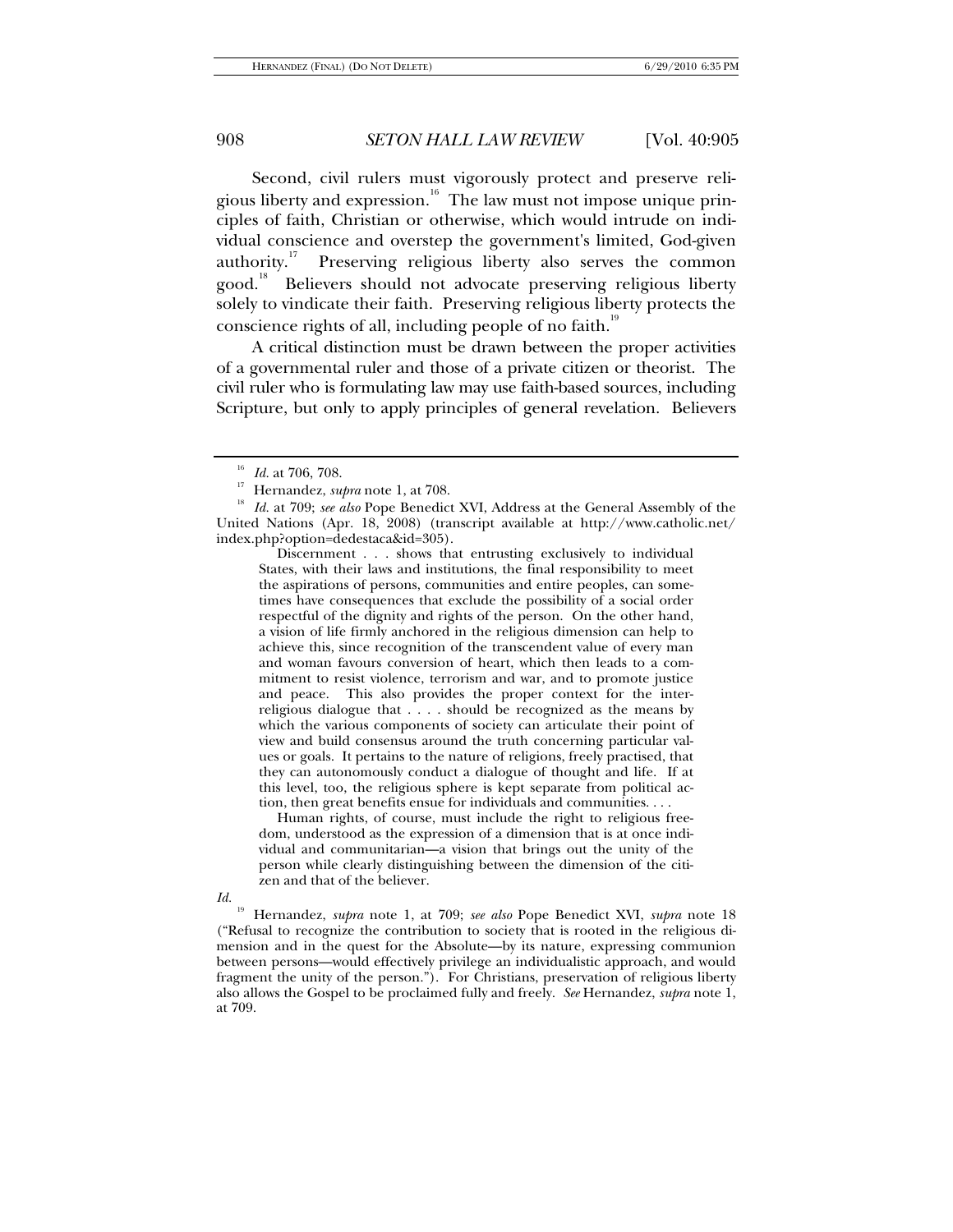may access all revelation when speaking or acting as private citizens, rather than as civil rulers, including when espousing legal or governmental theory or, most importantly, when ministering to others.<sup>20</sup> By not imposing unique principles of faith in law, believers can still fruitfully analyze issues of law and government while respecting the jurisdictional boundaries of church and state.<sup>21</sup>

#### III. FROM THEISM TO RELATIVISM

American law was rooted in the core principles of theistic legal realism. The common law, the Declaration of Independence, and the Constitution reflected theistic belief. The Founders were influenced by natural law thinking, principally the theories of John Locke, who grounded his *Second Treatise of Civil Government* firmly in theism:

[A]ll men are naturally in . . . a state of perfect freedom . . . within the bounds of the law of nature, without asking leave, or depending on the will of any other man.

 [C]reatures of the same species and rank promiscuously born to all the same advantages of nature, and the use of the same faculties, should also be equal one amongst another without subordination or subjection, unless the lord and master of them all, should by any manifest declaration of his will set one above another, and confer on him by an evident and clear appointment an undoubted right to dominion and sovereignty.

. . . .

 [T]he law of nature stands as an eternal rule to all men, legislators as well as others. The rules that they make for other men's actions, must, as well as their own and other men's actions, be conformable to the law of nature, i.e. to the will of God, of which that is a declaration, and the fundamental law of nature being the preservation of mankind, no human sanction can be good, or valid against it. $\overline{a}$ 

Lockean natural law theory influenced state constitutions and, most notably, the Declaration of Independence, which was overtly theistic:

 When, in the course of human events, it becomes necessary for one people to dissolve the political bonds which have connected them with another, and to assume among the Powers of the earth, the separate and equal station to which the Laws of Nature and of

<sup>20</sup> *See* Hernandez, *supra* note 1, at 716. 21 *Id.*

<sup>&</sup>lt;sup>22</sup> JOHN LOCKE, TWO TREATISES OF GOVERNMENT: THE SECOND TREATISE OF GOVERNMENT 116, 184 (Mark Goldie ed., Everyman 1993) (1689).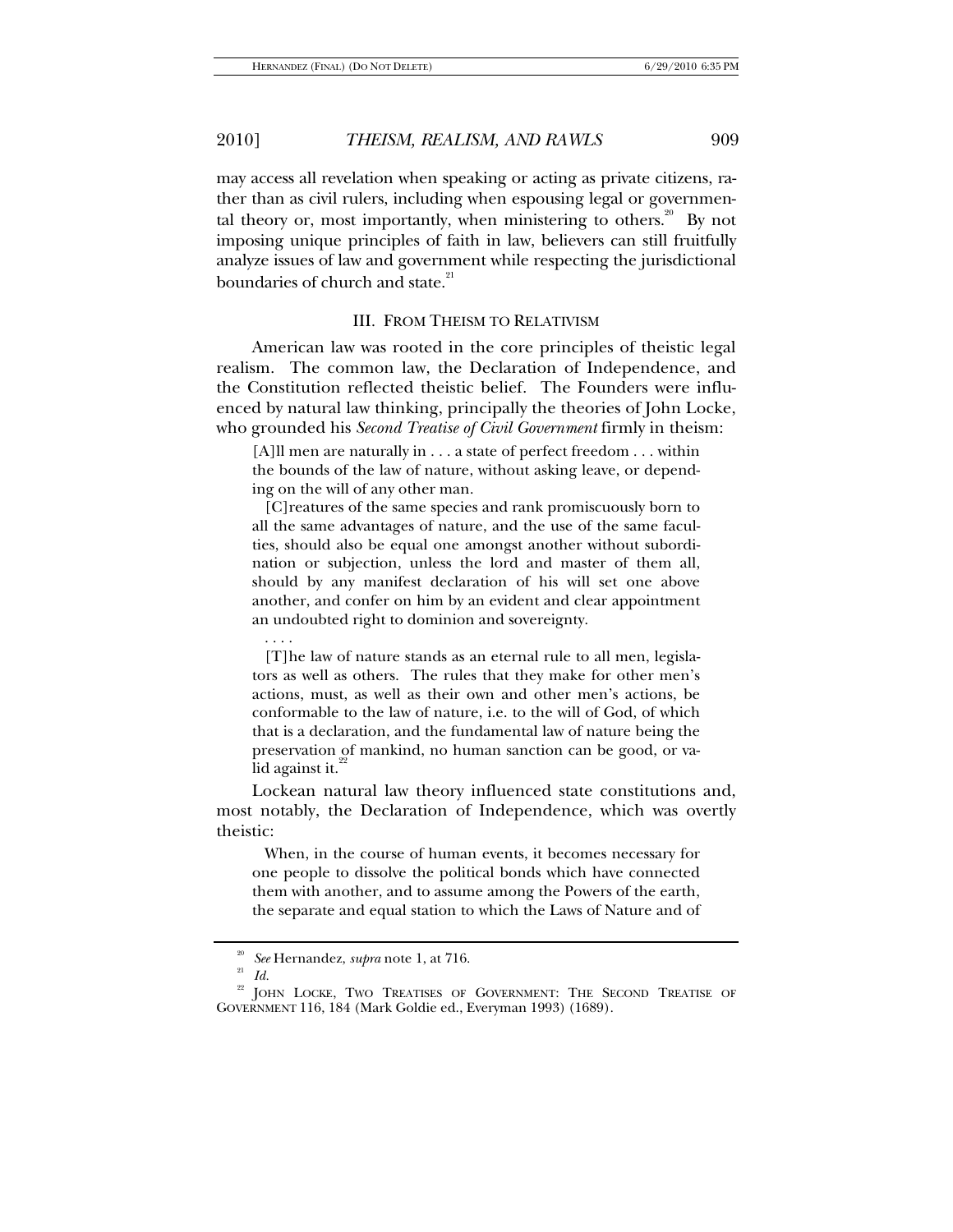Nature's God entitle them, a decent respect to the opinions of mankind requires that they should declare the causes which impel them to the separation.

 We hold these truths to be self-evident, that all men are created equal, that they are endowed by their Creator with certain unalienable Rights, that among these are Life, Liberty and the pursuit of Happiness.<sup>2</sup>

Although not explicitly theistic, the U.S. Constitution reflected the core principles of theistic legal realism by ensuring religious liberty for all while prohibiting the establishment of religion<sup>24</sup> and the imposition of religious tests for public office.<sup>25</sup> The absence of overt theism in the Constitution did not reflect the intent to create a secular government. The Founders established a limited federal government in a Republic of preexisting state governments, not a comprehensive national governmental system.<sup>26</sup> At the time the Constitution was drafted, state law and governmental systems were well established and explicitly theistic—some state laws even transgressed the proper boundaries of church and state by imposing Christian belief.<sup> $27$ </sup> The common law—which, as Blackstone's *Commentaries* made clear, was rooted in theism<sup>28</sup>—served as the foundation for the states' laws. Thus, except for the laws that imposed uniquely Christian principles, American law in the Founding era reflected the core values of theistic legal realism.

The slow fade of American law from theism to relativism in the nineteenth century was rooted in earlier disagreements over the proper source and substance of law. Under classical natural law

<sup>&</sup>lt;sup>23</sup> THE DECLARATION OF INDEPENDENCE para. 1–2 (U.S. 1776).<br><sup>24</sup> See U.S. CONST. amend. I.<br><sup>25</sup> Id. art. VI. 26 *See* THE FEDERALIST NO. 33, at 224 (Alexander Hamilton) (Isaac Kramnick ed., 1987) ("[T]he danger which most threatens our political welfare is that the State governments will finally sap the foundations of the Union."). By narrowly interpreting the Necessary and Proper Clause, Hamilton argues that the power of the federal government is limited and enumerated, in contrast with the broader power of the state governments. *Id.*

<sup>&</sup>lt;sup>27</sup> Michael V. Hernandez, *A Flawed Foundation: Christianity's Loss of Preeminent In-*<br> *fluence on American Law*, 56 RUTGERS L. REV. 625, 628, 655–56 (2004).

<sup>&</sup>lt;sup>28</sup> 1 WILLIAM BLACKSTONE, COMMENTARIES \*38–41 ("[W]hen the supreme Being formed the universe, and created matter out of nothing, He impressed certain principles upon that matter, from which it can never depart, and without which it would cease to be.").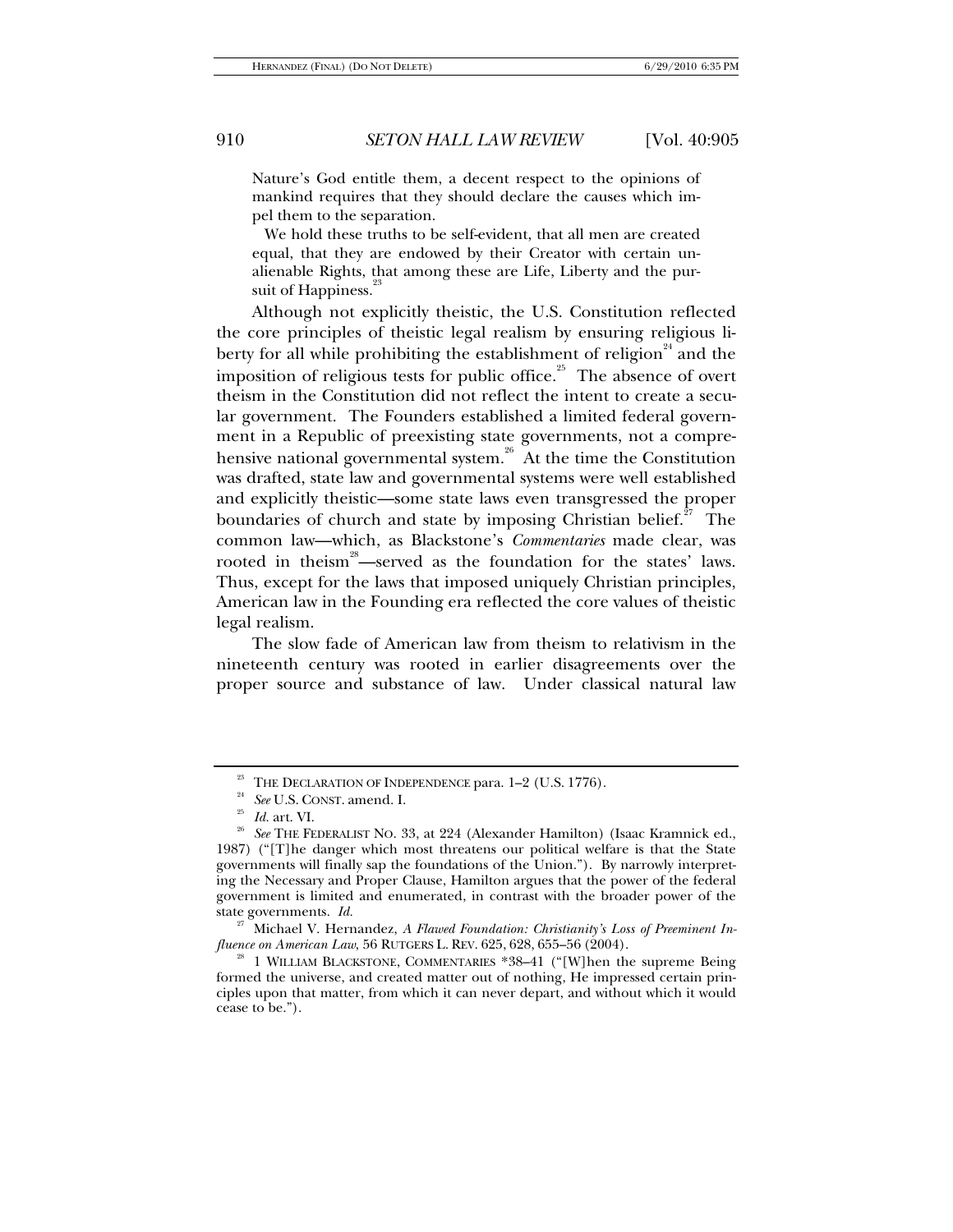theory,<sup>29</sup> exemplified by Thomas Aquinas's refinement of Greek and Roman legal thought, the development of human law involves all forms of human reason (inductive, deductive, and analogical) to discern God's design for human governance.<sup>30</sup> In the seventeenth century, two prominent English theists who influenced the development of the common law, Francis Bacon and Edward Coke, disagreed over the proper use of reason for law. Bacon advocated treating law as a natural science, repudiated traditional authority and Aristotelian deductivism, and embraced inductivism.<sup>31</sup> By contrast, Coke championed Aristotelian deductivism combined with English custom, advocating what became known as "historical jurisprudence."<sup>32</sup> Ambivalent toward natural law and inductive reasoning, Blackstone instead embraced historical jurisprudence.<sup>33</sup>

Given the influence of the *Commentaries* on American common law, it was not surprising that early American law followed the lead of Coke and Blackstone, not Bacon. Although historical jurisprudence was not universally accepted by the Founders, it eventually produced the deductive formalism seen in early nineteenth century American common law.<sup>34</sup> Natural legal scientists advocated legal reform through the use of natural law and inductive and analogical reasoning to complement the deductive application of legal norms.<sup>35</sup> Regrettably, natural legal science never achieved preeminence.<sup>36</sup>

<sup>&</sup>lt;sup>29</sup> Some commentators have referred to this as the Scholastic Natural Law. See, *e.g.*, Francis E. Lucey, *Natural Law and American Legal Realism: Their Respective Contributions to a Theory of Law in a Democratic Society*, 30 GEO. L.J. 493 (1942). I avoid the use of this label because of the negative connotations attached to it by legal realists, such as Jerome Frank. See infrances  $69-73$ ,  $81-87$  and accompanying text.

<sup>&</sup>lt;sup>30</sup> See Hernandez, supra note 27, at 663–64.<br><sup>31</sup> Id. at 665 (citing Howard Schweber, *The Science of Legal Science: The Model of the Natural Sciences in Nineteenth-Century American Legal Education*, 17 LAW & HIST. REV. 421, 442 (1999)). As Bacon wrote, "Formations of notions and axioms by means of true induction is certainly an appropriate way to banish *idols* and get rid of them." FRANCIS BACON, THE NEW ORGANON 48 (Lisa Jardine & Michael Silverthorne eds., Cambridge Univ. Press 2000) (1620).

<sup>32</sup> *Id.* at 665–66 (citing Howard Schweber, *The Science of Legal Science: The Model of the Natural Sciences in Nineteenth-Century American Legal Education*, 17 LAW & HIST. REV.

<sup>&</sup>lt;sup>33</sup> Id. at 667 (citing GERALD J. POSTEMA, BENTHAM AND THE COMMON LAW 34 n.75 (1986) (discussing Blackstone's ambivalence toward natural law)).

<sup>&</sup>lt;sup>34</sup> Id. at 668. One commentator decried this "Pseudo-Natural Law of 19th Century American Jurisprudence . . . which decapitated the sound philosophy of the founding fathers." Lucey, *supra* note 29, at 493.

founding fathers." Lucey, *supra* note 29, at 493. 35 *See* Hernandez, *supra* note 27, at 668–69. 36 *Id.* at 669.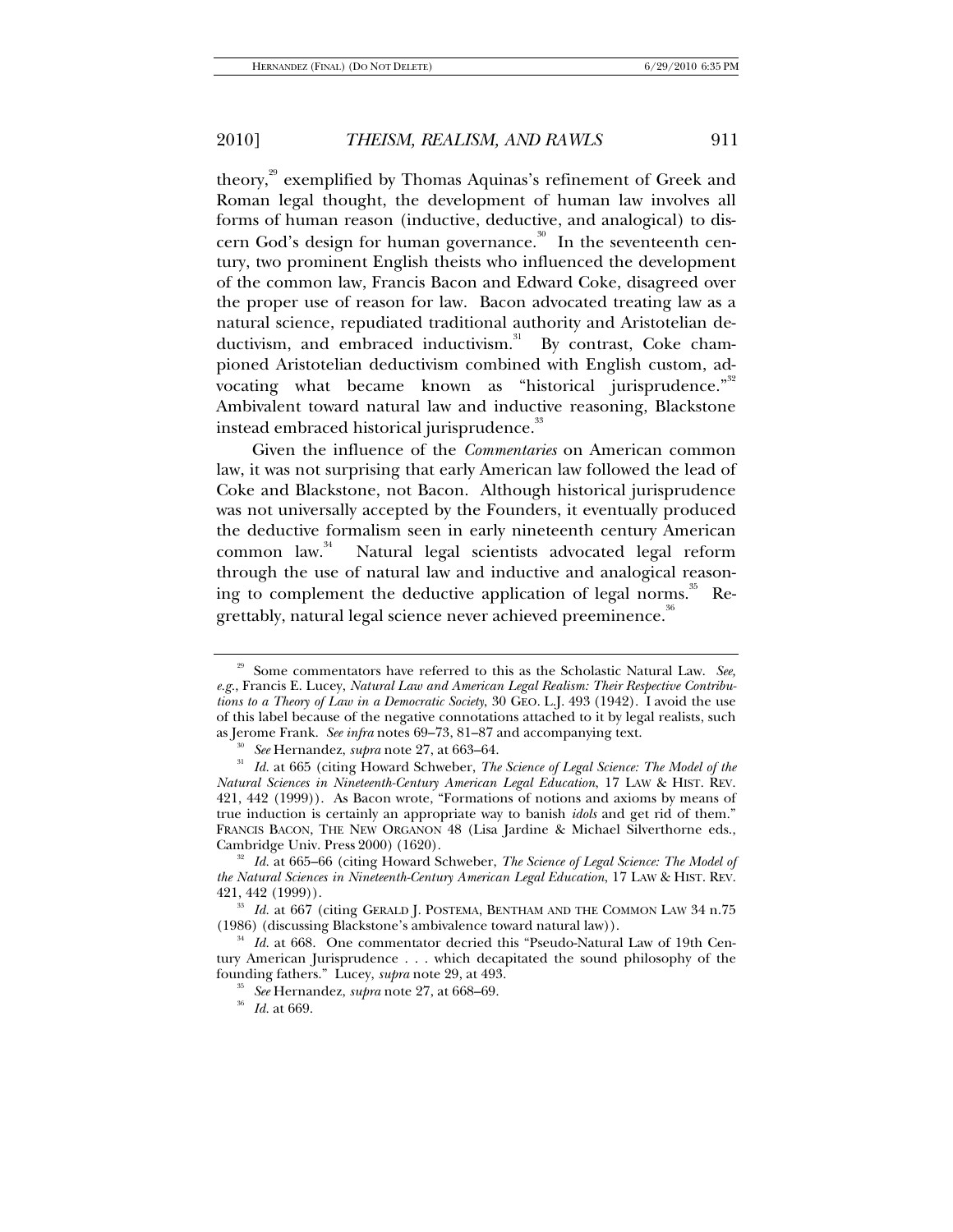Instead, Christopher Columbus Langdell's inductive scientific approach to legal reasoning became the predominant methodology of legal reform.37 Langdell rejected "natural law, Blackstone's *Commentaries*, common law deductivism, and [a] moral foundation [for] law."<sup>38</sup> Like Oliver Wendell Holmes, Jr. and John Chipman Gray, Langdell espoused the Darwinian view that law is an evolving human convention, solely an instrument to serve social demands.<sup>39</sup>

Several schools of thought competed with Langdell's inductivism.<sup>40</sup> Arguably none rivaled legal realism, which was perhaps the most controversial and influential legal philosophy of the early twentieth century.

#### IV. LEGAL REALISM

#### *A. Father Realist Holmes*

Although Holmes was technically not a realist because his scholarly work mostly predated the movement, $\frac{41}{1}$  legal realists frequently cited Holmes, lauding him as the father of their philosophy.<sup> $42$ </sup>

Holmes's experiences in the Civil War influenced his embrace of secular relativism. As a Harvard student, Holmes revealed openness to theistic belief and higher moral values.<sup>43</sup> Two months before his graduation, Holmes joined the Union forces, and he was wounded three times during the War, once nearly fatally.<sup>44</sup> Confronting his mortality while lying on a hospital bed, Holmes became convinced

<sup>37</sup> *See id.* at 669–70 (citing William E. Nelson, *The Impact of the Antislavery Movement upon Styles of Judicial Reasoning in Nineteenth Century America*, 87 HARV. L. REV. 513, 565

<sup>&</sup>lt;sup>38</sup> *Id.* at 670 (citations omitted). <sup>39</sup> See id. at 652–53. Langdell asserted in the introduction to his contracts casebook that each legal principle "has arrived at its present state by slow degrees; in other words, it is a growth, extending in many cases through centuries." C.C. LANGDELL, A SELECTION OF CASES ON THE LAW OF CONTRACTS, at vi (Legal Classics Library 1983)

<sup>(1871).&</sup>lt;br><sup>40</sup> See, e.g., ROSCOE POUND, LAW AND MORALS (1924) (analyzing philosophical, historical, and analytical jurisprudence).

 $^{\rm 41}$ JEFFREY A. BRAUCH, A HIGHER LAW: READINGS ON THE INFLUENCE OF CHRISTIAN THOUGHT IN ANGLO-AMERICAN LAW 140 (2d ed. 2008).

<sup>&</sup>lt;sup>42</sup> See Grant Gilmore, *Legal Realism: Its Cause and Cure*, 70 YALE L.J. 1037, 1037–38 (1961).

 $^{43}$  Hernandez, *supra* note 27, at 706 (citing ALBERT W. ALSCHULER, LAW WITHOUT VALUES  $41-42$  (2000)).

<sup>&</sup>lt;sup>44</sup> Id. at 707 (citing ALBERT W. ALSCHULER, LAW WITHOUT VALUES 106 (2000)).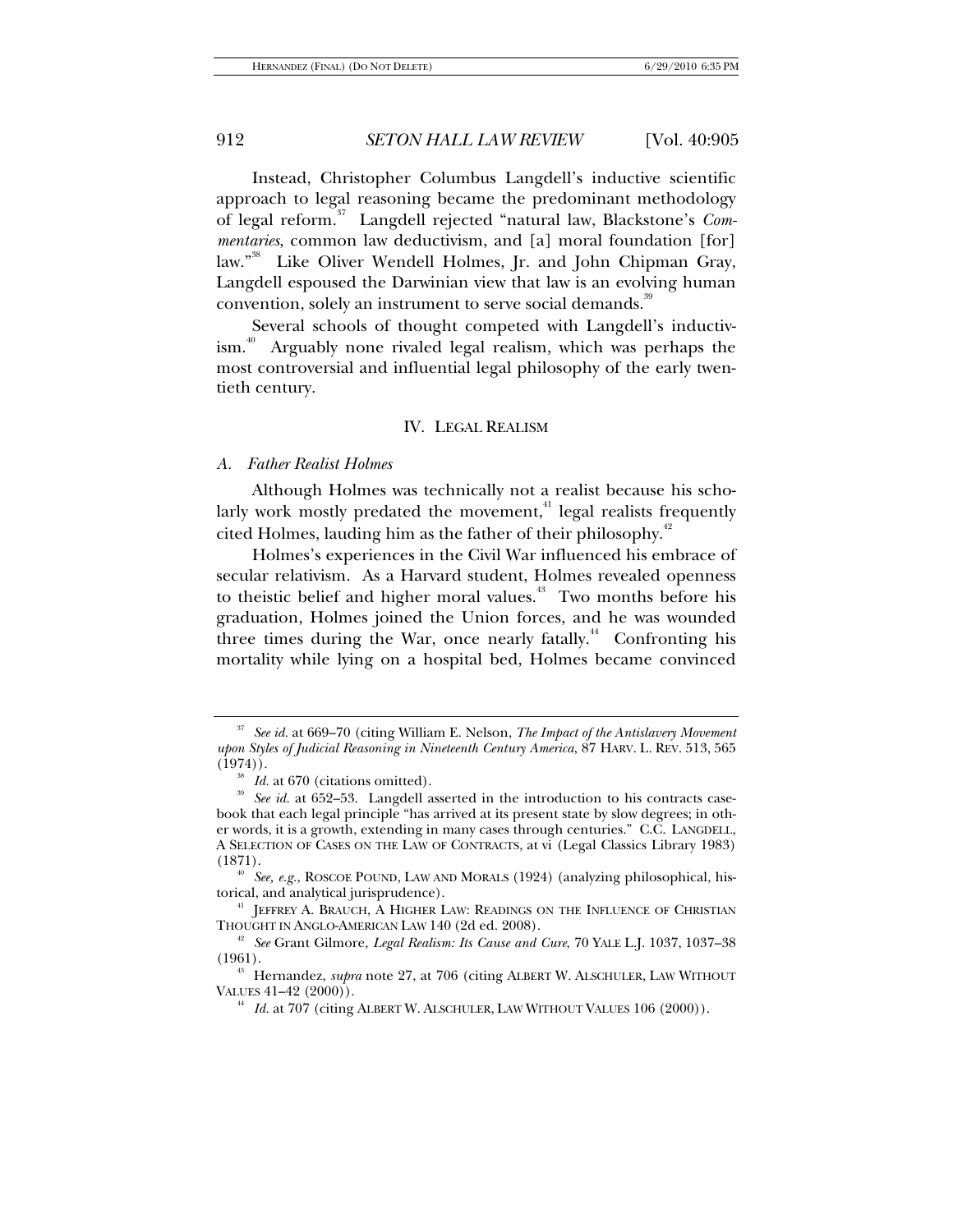that he, not a higher power, was his ultimate source of strength.<sup>45</sup> Given his experiences in the horrific war that divided and almost destroyed America, it was hardly surprising that Holmes came to embrace force as the remedy for conflict.<sup>46</sup> Holmes also believed experience is the essence of law.<sup>47</sup> Advocating jurisprudence devoid of eternal values,<sup>48</sup> Holmes "sounded the principle theme of twentiethcentury jurisprudence when he wrote that moral preferences are 'more or less arbitrary. . . . Do you like sugar in your coffee or don't you  $\dots$  ? So as to truth."<sup>49</sup>

Like Langdell, Holmes rejected deductive formalism and a fixed, moral foundation of law.<sup>50</sup> But Holmes opposed Langdell's view that law is a closed inductive science.<sup>51</sup> Holmes's famous assertion that "[t]he life of the law has not been logic, but experience" not only re-

<sup>45</sup> *Id.*

*Id.* (quoting OLIVER WENDELL HOLMES, JR., TOUCHED WITH FIRE: CIVIL WAR LETTERS AND DIARY OF OLIVER WENDELL HOLMES, JR. 27–28 (Mark DeWolfe Howe ed., 1946)).

<sup>46</sup> Id. at 707.<br><sup>47</sup> Id. at 707–08 (citations omitted). As Professor Albert Alschuler observed, With the smell of war in his nostrils, Holmes concluded that every cause—the abolition of human slavery included—was a personal taste of no notable significance. The postwar Holmes ranked the prewar Holmes with the Trotskyites, the pacifists, and the Christian Scientists. He evidently thought himself a fool to have believed in a cause beyond himself. Experiencing the death of comrades, the flow of senseless orders, the sight of lifeless bodies piled deep in the trenches, the rush of blood from his mouth, a bullet in the neck, a bullet in the chest, and a bullet in the ankle, Holmes concluded that right could never be more than the will of the strongest . . . .

<sup>[</sup>W]hen I thought I was dying the reflection that the majority vote of the civilized world declared that with my opinions I was *en route* for Hell came up with painful distinctness—Perhaps the first impulse was tremulous—but then I said—by Jove, I die like a soldier anyhow—I was shot in the breast doing my duty up to the hub—afraid? No, I am proud—then I thought I couldn't be guilty of a deathbed recantation—father and I had talked of that and were agreed that it generally meant nothing but a cowardly giving way to fear—Besides, thought I, can I recant if I want to, has the approach of death changed my beliefs much? & at this I answered—No— . . . .

ALBERT W. ALSCHULER, LAW WITHOUT VALUES 185 (2000). 48 Hernandez, *supra* note 27, at 708 (citing ALSCHULER, *supra* note 47, at 41, 184–

<sup>86). 49</sup> ALSCHULER, *supra* note 47, at 1 (quoting Letter from Oliver Wendell Holmes to Lady Pollock (Sept. 6, 1902),  $in$  1 THE HOLMES-POLLOCK LETTERS: THE CORRESPONDENCE OF MR. JUSTICE HOLMES AND SIR FREDERICK POLLOCK, 1874–1932, at

<sup>&</sup>lt;sup>50</sup> See Hernandez, *supra* note 27, at 670.<br><sup>51</sup> Id. (citations omitted).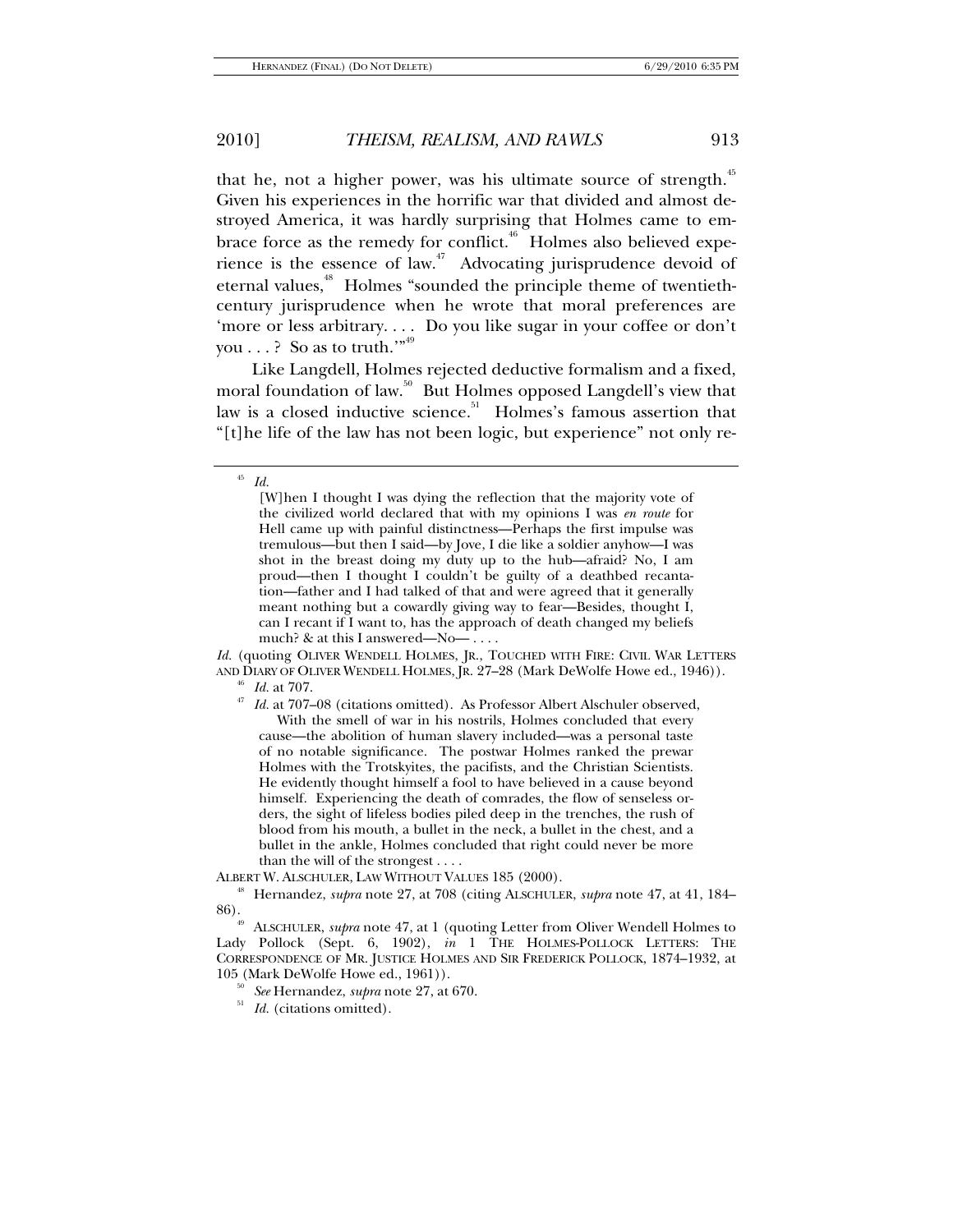flected his belief that society's norms and preferences determine the substance of law, but it was also a repudiation of Langdell's scholarship on the law of contracts, which Holmes considered overly formalistic.<sup>52</sup> More importantly for the development of legal realism, and perhaps reflecting an implicit confession, Holmes argued that legal decisions were grounded in the judge's experiences, preferences, and personal values in the context of prevailing norms.

The felt necessities of the time, the prevalent moral and political theories, intuitions of public policy, avowed or unconscious, even the prejudices which judges share with their fellowmen, have had a good deal more to do than the syllogism in determining the rules by which men should be governed. . . . The substance of the law at any given time pretty nearly corresponds, so far as it goes, with what is then understood to be convenient  $\dots$ .

Holmes correctly challenged both Langdell's virtually exclusive reliance on inductive reasoning and the rigid deductive formalism of early nineteenth-century law. His insistence that law must work in context to reach a proper result—and that experience matters $54$  accurately reflects the dynamic and synergistic process necessary to maintain a just legal system. By believing that law is subjective, pragmatic, and evolving, however, Holmes embraced relativism and rejected the influence of morals on law. His views were the foundation for emerging legal realist thought.

## *B. The Rise and Fall of Legal Realism*

Legal realism arose in American jurisprudence in the aftermath of the First World War and during the zenith (the Roaring '20s) and nadir (the Great Depression) of American capitalism. Although realism was also prevalent in Europe, American legal realism was unique in its principal focus on judge-made law.<sup>55</sup> It arose at a time of, and

 $^{52}$   $\,$   $Id.$  at 670–71.  $^{53}$  OLIVER WENDELL HOLMES, JR., THE COMMON LAW 1 (ABA Publishing 2009) (1881).<br> $^{54}$  Holmes's belief that experience is the foundation of law ironically echoes nat-

ural law theory, although excised from its moral foundations. Hernandez, *supra* note

GARY J. AICHELE, LEGAL REALISM AND TWENTIETH-CENTURY AMERICAN JURISPRUDENCE: THE CHANGING CONSENSUS 100 (1990) ("Focusing on the personality of the individual judge, realism urged good men to give their nation good laws, and to accept once and for all the responsibility which attends the presumption of judgemade law."). European legal realism did not principally influence judge-made American law because much of Europe uses a civil-law system in which judicial precedent is less influential. JAMES G. APPLE & ROBERT P. DEYLING, FED. JUDICIAL CTR., A PRIMER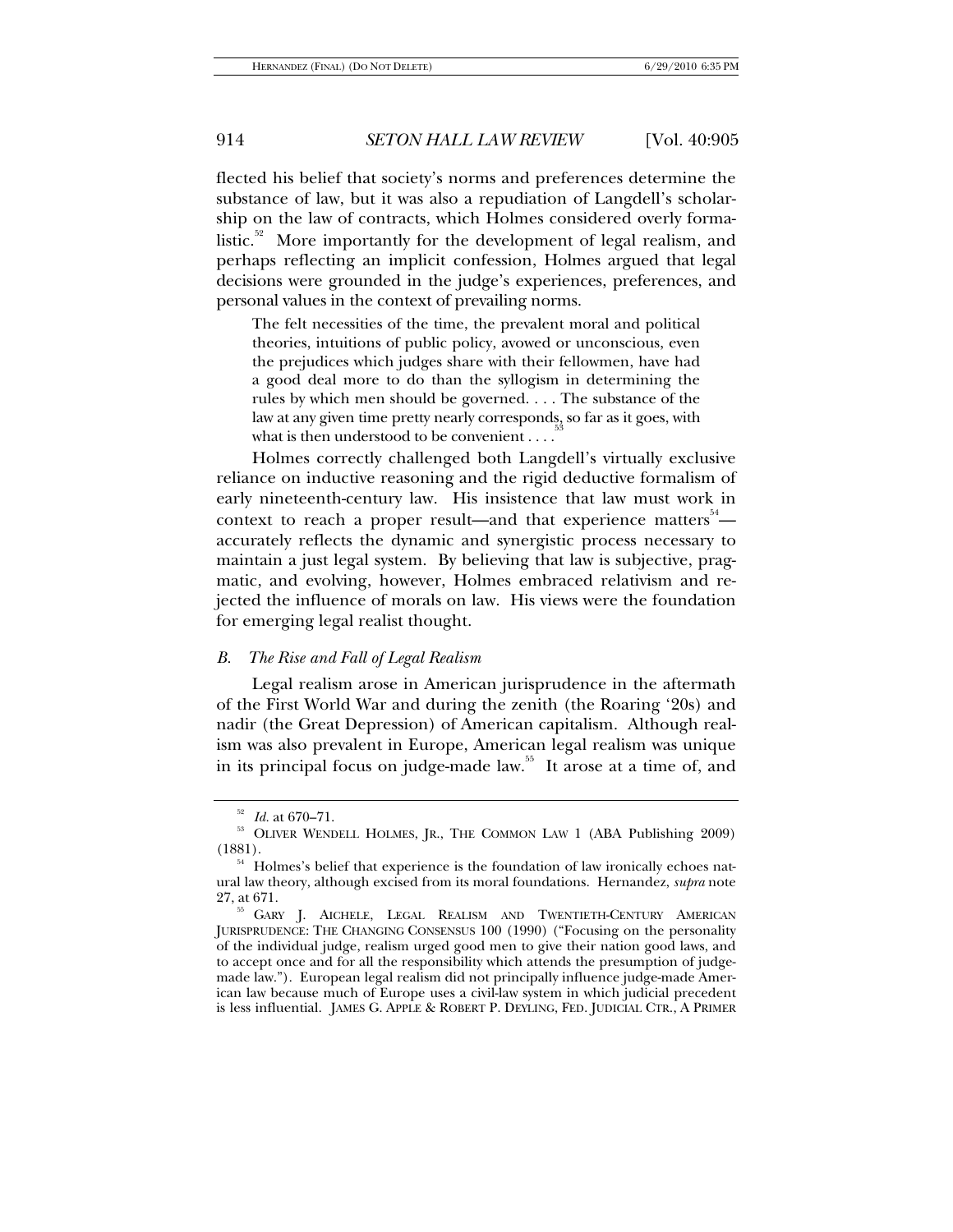arguably due to, the increased influence of the judiciary reflected by a rapid acceleration in printed case reports in the late nineteenth century.<sup>56</sup> The central controversy surrounding legal realism came to the fore in a heated exchange in the *Harvard Law Review* between Dean Roscoe Pound and Karl Llewellyn in 1931.

Pound had contributed to the effort to reform the increasingly formalistic common law.57 His sociological jurisprudence involved a modern pragmatism that believed law must be effective to achieve just results in current contexts:

[T]here are many approaches to juristic truth and . . . each is significant with respect to particular problems of the legal order; hence [we must value] these approaches, not absolutely or with reference to some one assumed necessary psychological or philosophical basis of jurisprudence, but with reference to how far they aid law maker, or judge, or jurist in making law and the science of law effective, the one toward the maintaining, furthering, and transmitting of civilization, the other toward organizing the materials and laying out the course of the legal order.

Pound, however, became alarmed by what he considered to be the excesses of the legal realist reformers. He took the realists to task in his article, *The Call for a Realist Jurisprudence*, 59 which described a number of flaws in legal realist thought, some of which will be addressed below.<sup>60</sup> The most authoritative explanation of legal realism can be found in a rebuttal to Pound's article offered by Llewellyn, $\frac{61}{10}$ perhaps the most renowned legal realist.

Llewellyn began with a pithy encapsulation of the rise and beliefs of realism:

 Ferment is abroad in the law. The sphere of interest widens; men become interested again in the life that swirls around things legal. Before rules, were facts; in the beginning was not a Word, but a Doing. Behind decisions stand judges; judges are men; as men they have human backgrounds. Beyond rules, again, lie ef-

ON THE CIVIL-LAW SYSTEM 36 (1995), *available at* http://www.fjc.gov/public/pdf.nsf/ lookup/CivilLaw.pdf/\$file/CivilLaw.pdf. 56 Gilmore, *supra* note 42, at 1041.

<sup>&</sup>lt;sup>58</sup> Roscoe Pound, *The Call for a Realist Jurisprudence*, 44 HARV. L. REV. 697, 711

<sup>(1931). 59</sup> *See generally id.* at 697. 60 *See infra* Part IV.C. 61 Karl N. Llewellyn, *Some Realism About Realism—Responding to Dean Pound*, 44 HARV. L. REV. 1222 (1931).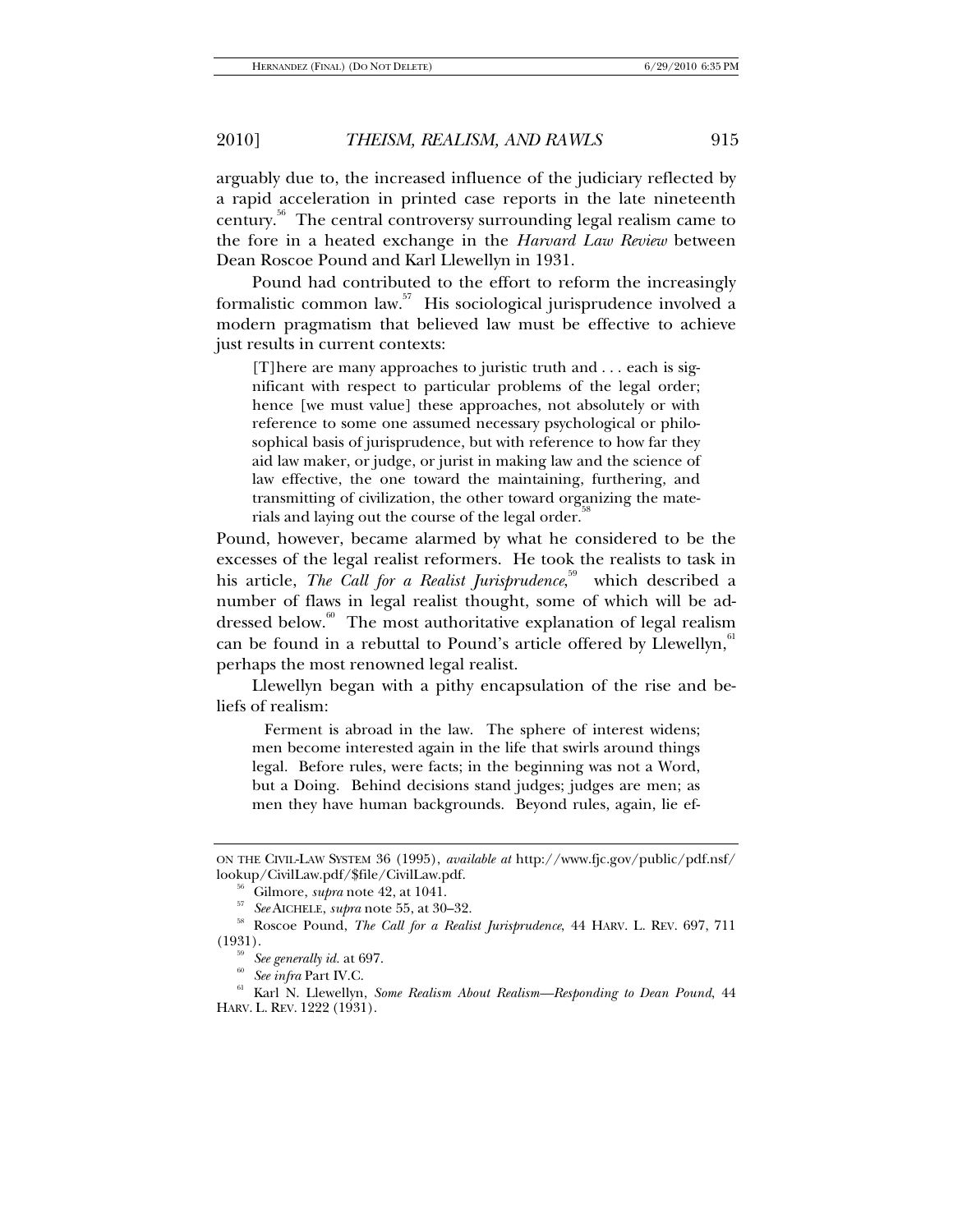fects: beyond decisions stand people whom rules and decisions directly or indirectly touch.<sup>4</sup>

In other words, (1) legal realism was a revolutionary force that was reinvigorating dead law; (2) facts lead to rules, rather than rules assessing facts; (3) judges' subjective views determine how those facts are adjudicated; and (4) outcomes matter—law must be "real" and take into account its impact on the people it affects. $\frac{63}{12}$  Llewellyn concurred with Pound's belief that realism means

fidelity to nature, accurate recording of things as they are, as contrasted with things as they are imagined to be, or wished to be. Insistent . . . on beginning with an objectively scientific gathering of facts. Psychological exposure of the role of reason in human behavior, of the extent to which so-called reasons come after action as explanations instead of before action as determining factors, has made a profound impression upon the rising generation of jurists. Looking at precepts and doctrines and institutions with reference to how they work or fail to work, and why. There is a distinct advance in their frank recognition of the alogical or nonrational element in judicial action which the legal science [philosophy?] of the nineteenth century sought to ignore.<sup>8</sup>

Llewellyn then developed a detailed list of points of disagreement with Pound, purporting to establish his views by an objective assess-

<sup>62</sup> *Id.*

<sup>&</sup>lt;sup>63</sup> Another principle that permeates Llewellyn's introduction is hostility toward Christianity and higher law thinking. "[I]n the beginning was not a Word, but a Doing" was a transparent and blasphemous play on John 1:1. John's Gospel begins with this declaration of Jesus's divinity, creative preeminence, and oneness with the Father:

In the beginning was the Word, and the Word was with God, and the Word was God. He was in the beginning with God. All things came into being through Him, and apart from Him nothing came into being that has come into being. In Him was life, and the life was the Light of men. The light shines in the darkness, and the darkness did not comprehend it.

*John* 1:1–5 (New American Standard). Llewellyn's insensitivity, if not outright hostility, to orthodox Christianity was also revealed in his later remark about how legal realism was creating "a touch of frenzy among the locust-eaters"—i.e., the formalists committed to *stare decisis.* Llewellyn, *supra* note 61, at 1238. In a footnote, Llewellyn explained that he borrowed the phrase "locust-eater" from Matthew 3:1, 2, 4. *Id.* at n.37. This scriptural passage describes how John the Baptist ushered in Jesus' ministry and makes a passing reference to the fact that John ate locusts and wild honey. *See Matthew* 3:1–4. Llewellyn had to know that Christians would not appreciate the life story of a revered historical biblical figure being used as a basis for an epithet.<br><sup>64</sup> Llewellyn, *supra* note 61, at 1224 (internal citations and quotation marks omit-

ted).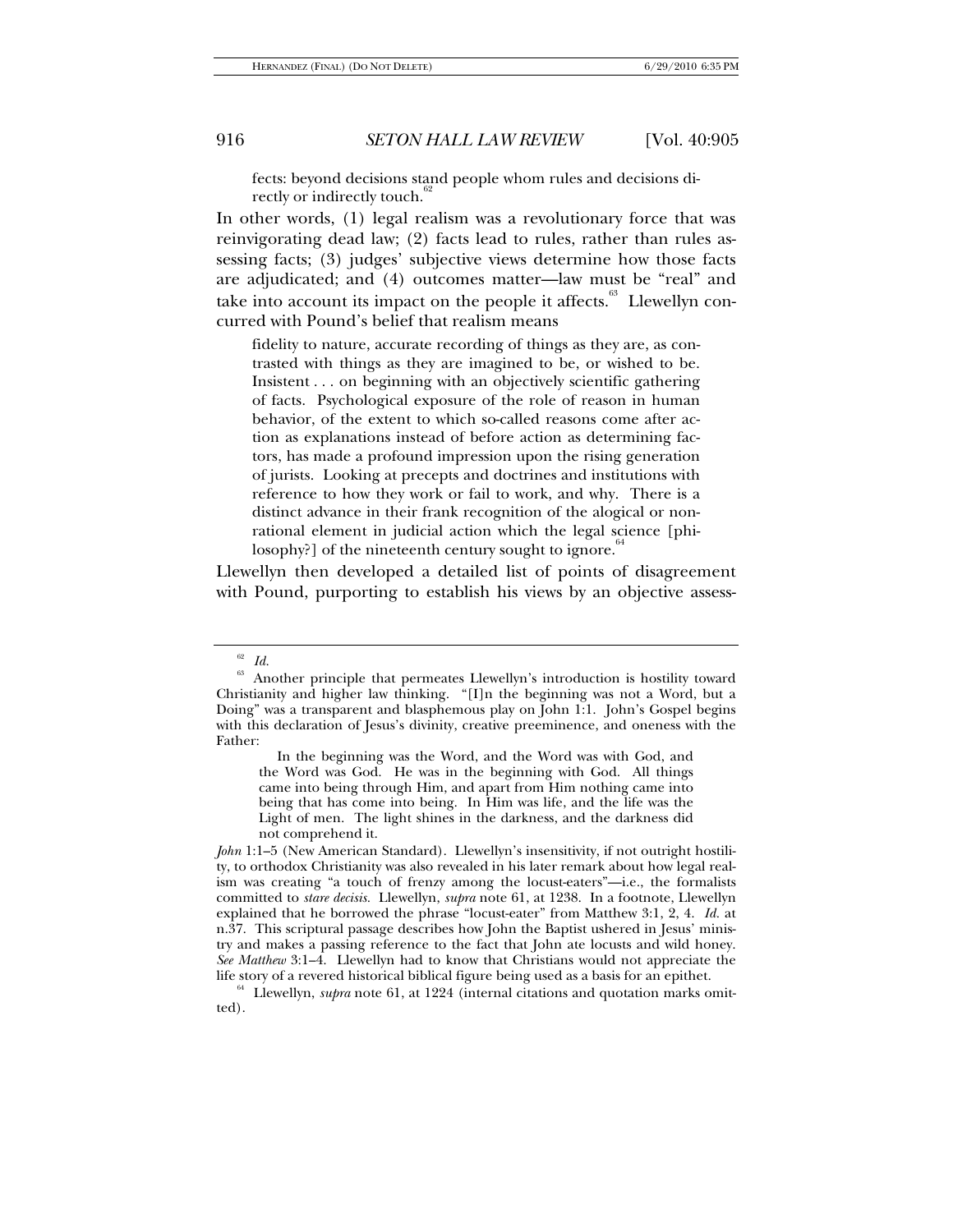ment of the scholarly literature. $65$  Most importantly, Llewellyn provided a detailed summary of "real realism," which he described as:

(1) The conception of law in flux . . . and of judicial creation of law.

(2) The conception of law as a means to social ends and not as an end in itself; so that any part needs constantly to be examined for its purpose, and for its effect . . . .

(3) The conception of society in flux . . . so that the probability is always given that any portion of law needs reexamination to determine how far it fits the society it purports to serve.

(4) The temporary divorce of Is and Ought for the purposes of study [with the initial focus being on what the law is, only later turning to what it should be.]

(5) Distrust of traditional legal rules and concepts insofar as they purport to *describe* what either courts or people are actually doing. . . .

 $(6)$  ... [D] is trust of the theory that traditional prescriptive ruleformulations are *the* heavily operative factor in producing court decisions. . . .

(7) The belief in the worthwhileness of grouping cases and legal situations into narrower categories than has been the practice in the past. . . .

(8) An insistence on evaluation of any part of law in terms of its effects . . . .

(9) Insistence on *sustained and programmatic attack* on the problems of law along any of [the above] lines.<sup>6</sup>

Another, and perhaps the most radical, legal realist, Jerome Frank, attacked the "myth" of rule certainty based on his belief in law as a father-substitute,  $\frac{67}{7}$  noting that "[c]hildish dread of uncertainty and unwillingness to face legal realities produce a basic legal myth that law is completely settled and defined."<sup>68</sup> Frank believed that "confronted by the law, men tend to be baffled by feelings stimulated by the father-substitute which law represents, and therefore use narcotizing and paralyzing words to pursue what are relatively childish aims."69 Frank used several dismissive and derisive labels for higher law, including "legal absolutism," "Platonism," "legal fundamental-

<sup>&</sup>lt;sup>65</sup> *Id.* at 1224–33.<br><sup>66</sup> *Id.* at 1236–38.<br><sup>67</sup> Frank borrowed this theory from child psychologist Jean Piaget. Julius Paul,<br>*Jerome Frank's Attack on the "Myth" of Legal Certainty*, 36 NEB. L. REV. 547, 548 (1957).

<sup>&</sup>lt;sup>68</sup> JEROME FRANK, LAW AND THE MODERN MIND 45 (Transaction Publishers 2009) (1930).

<sup>(1930). 69</sup> *Id.* at 98–99.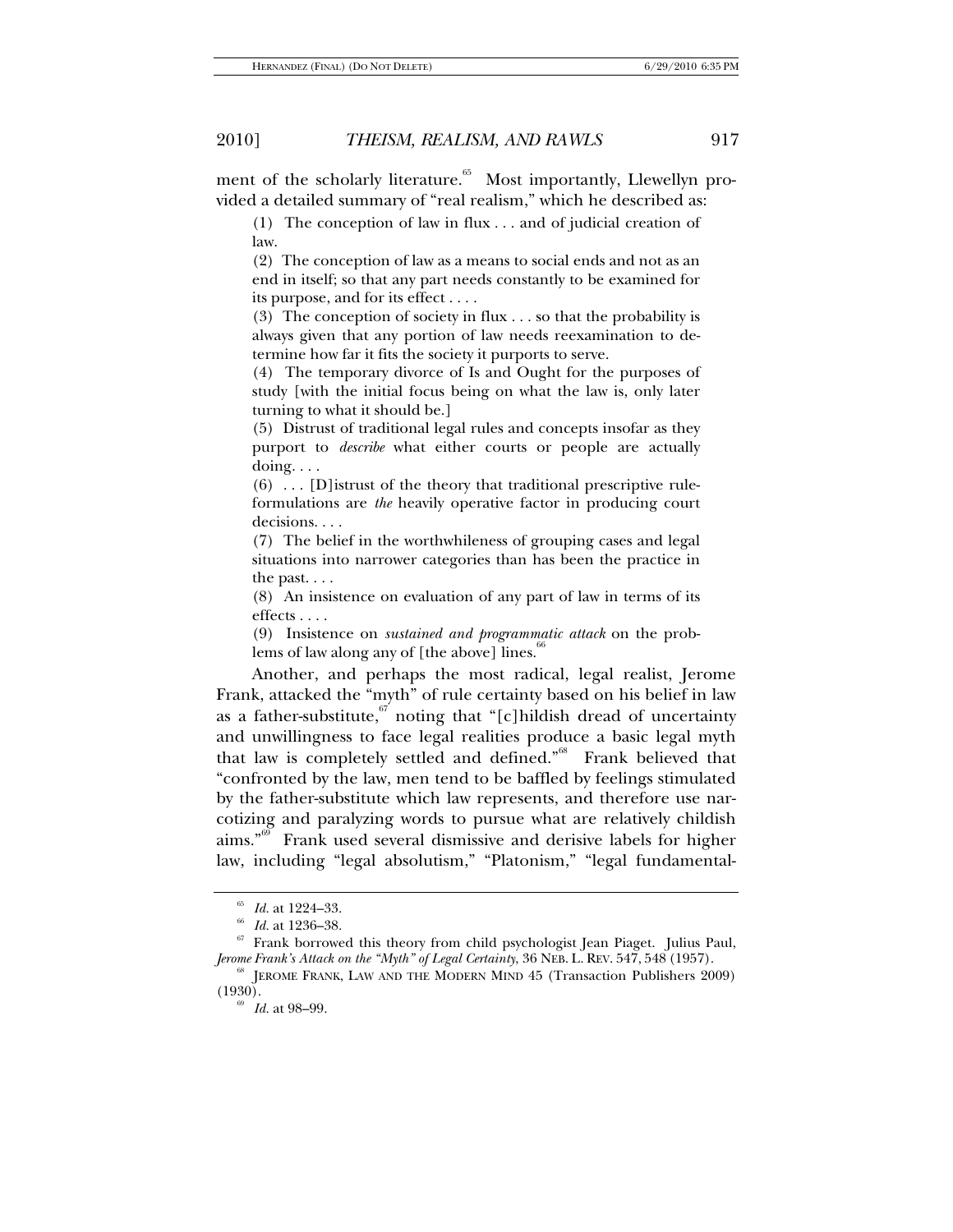ism," "Bealism" (after former Harvard law Professor Joseph H. Beale), $\frac{70}{10}$  and "scholasticism."<sup>71</sup>

The influence of Holmes on Llewellyn, Frank, and other legal realists was readily apparent. Applying modern psychological theory, the legal realists believed that judges routinely engage in *rationalization*—justifying the desired result after the fact rather than truly and consistently following preexisting rules. Legal realists rejected deductive formalism. They were concerned about the impact of the law on the parties and society at large and that the law would truly "work." Legal realists also saw the law as an evolutionary process not tethered to transcendent norms.

There were, however, several unique aspects of legal realist thought. First, legal realists insisted on the temporary divorce of the "is" from the "ought"—reflecting a heavy emphasis on fact and a desire to force judges to come to terms with their biases and preconceptions.<sup>72</sup> Second, legal realism involved a more systematic approach to grouping cases in narrow categories based on factual distinctions.<sup>73</sup> Third, legal realists expressed great faith in science, especially psychology, to assess the motivations for judicial action and to establish legal principles to resolve disputes.<sup>74</sup> Finally, legal realists were committed to an intentional, systematic, and programmatic attack on existing legal theories. $\frac{75}{6}$ 

## *C. A Theistic Legal Realist Critique of Legal Realism*

Legal realism is undeniably true in many respects. Some rules are arbitrary. Law does involve more than logic. Judges do allow personal preferences and prejudices to affect their decisions. Beliefs, ideology, and other factors have influenced legal decisions. Not all results can be deduced logically and easily. Science should impact law, because true science is of right reason, the foundation of just law. A consistent application of the temporary is/ought divide—considering the facts of the case and existing law before assessing how the controversy ought to be resolved—would help expose and minimize judicial bias. Perhaps most importantly, law must be assessed in light of its effects on litigants and

<sup>&</sup>lt;sup>70</sup> Paul, *supra* note 67, at 550.<br>
<sup>71</sup> *Id.* at 548.<br>
<sup>72</sup> *See, e.g.*, Llewellyn, *supra* note 61, at 1236–37.<br>
<sup>73</sup> *See id.* at 1237.<br>
<sup>74</sup> *See, e.g.*, FRANK, *supra* note 68, at 98–99.<br>
<sup>75</sup> *See* Llewellyn, *supr*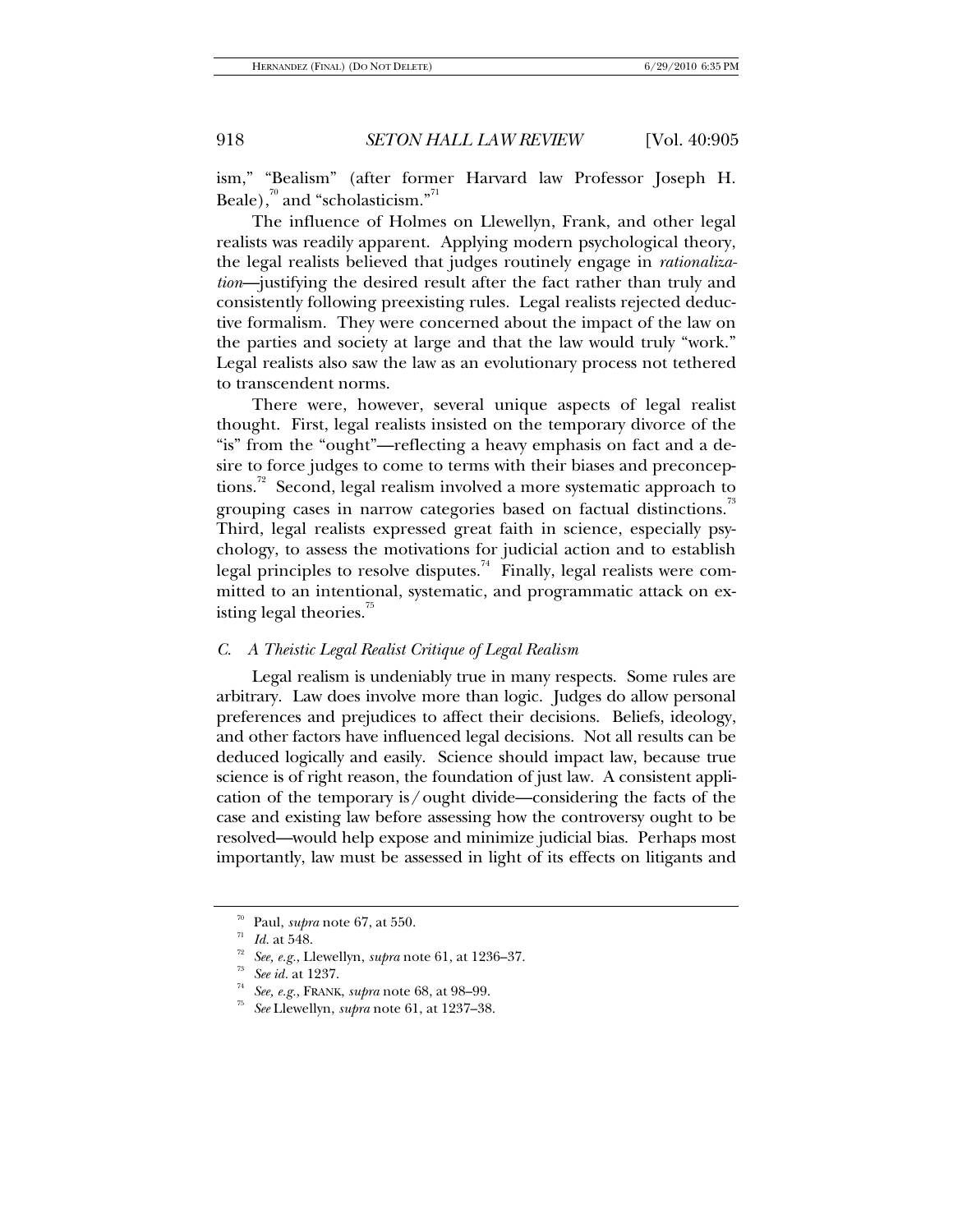society, and a rule that is no longer efficacious should be revised or repealed. The theistic legal realist would readily agree with all of these propositions.

Yet, skepticism and relativism undermined legal realism. As Pound charged, legal realists were much more skilled at criticism than constructive analysis.<sup>76</sup> As young revolutionaries, the legal realists were too inclined to throw out the baby with the bathwater. Not all judges base decisions solely on their personal biases and preferences.<sup>77</sup> Healthy skepticism is profitable, but pervasive distrust of judicial motives undermines the rule of law and the efficacy of the legal process. Most importantly, given their belief that judges base rules on subjective preferences, legal realism offered no effective guide for how to determine the "ought" after assessing the "is." Legal realism was undermined by its own relativism.

In a passionate rebuttal to Pound's charge that legal realism was a school of thought, Llewellyn essentially conceded that the legal realist movement offered no coherent "ought" or normative framework for law:

What, then, *are* the characteristics of these new fermenters? One thing is clear. There is no school of realists. There is no likelihood that there will be such a school. There is no group with an official or accepted, or even with an emerging creed. There is no abnegation of independent striking out. We hope that there may never be. New recruits acquire tools and stimulus, not masters, nor over-mastering ideas. Old recruits diverge in interests from each other. They are related . . . only in their negations, in their skepticisms, and in their curiosity.

 There is, however, a *movement* in thought and work about law. The movement, the method of attack, is wider than the number of its adherents. It includes some or much work of many men who would scorn ascription to its banner. . . . Their differences in point of view, in interest, in emphasis, in field of work, are huge. . . .

. . . .

*See* Pound, *supra* note 58, at 699.<br>*See, e.g.*, Lawrence v. Texas, 539 U.S. 558, 605–06 (2003) (Thomas, J., dissenting) (noting that he would not vote for an anti-sodomy statute, which he called "silly," and yet affirming the right of the Texas legislature to enact the law); Griswold v. Connecticut, 381 U.S. 479, 527 (1965) (Stewart, J., dissenting) (describing a Connecticut anti-contraception statute as "uncommonly silly" but finding no constitutional hindrance to its implementation).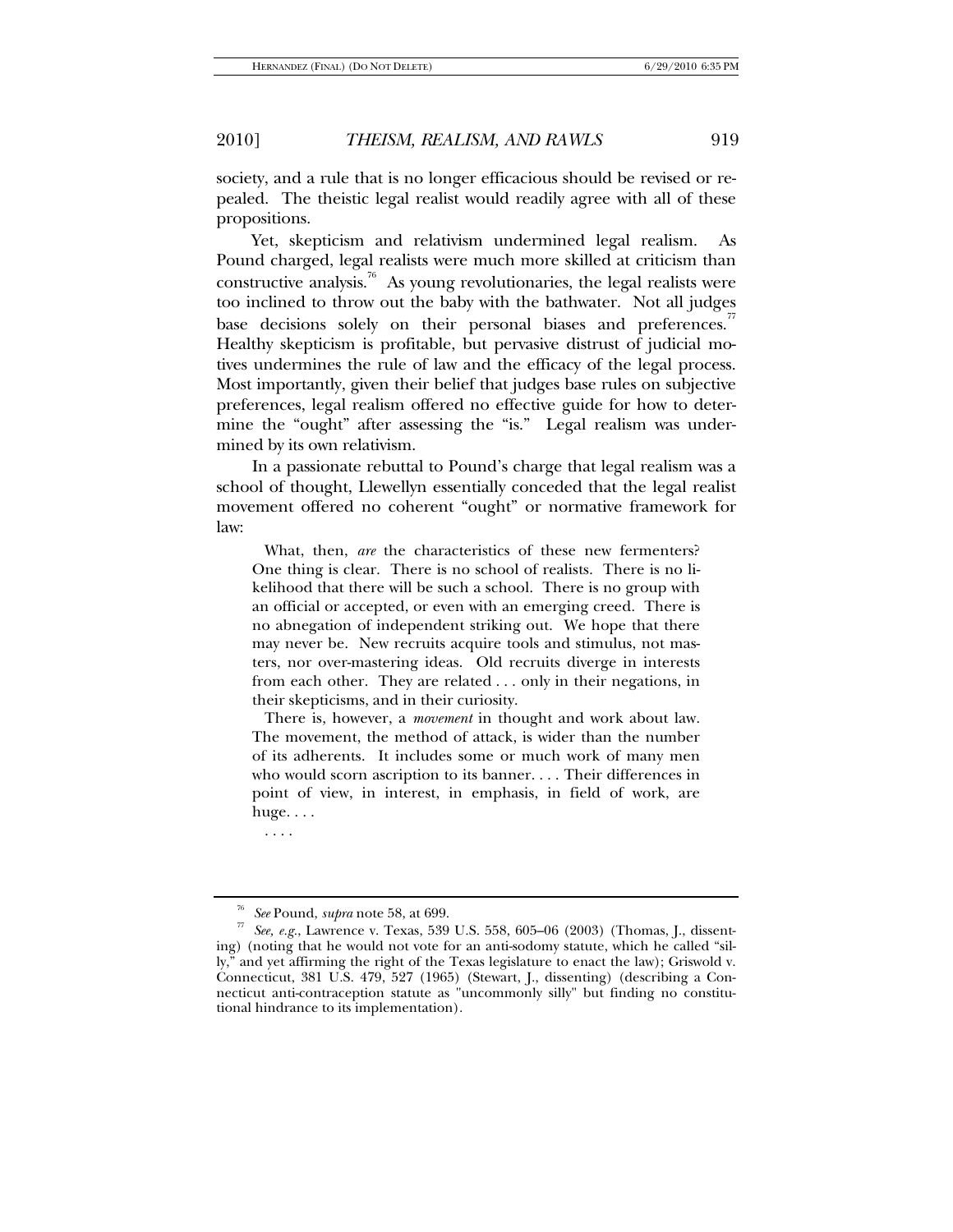. . . .

#### 920 *SETON HALL LAW REVIEW* [Vol. 40:905

 . . . The trends are centered in no man, in no coherent group. There is no leader. Spokesmen are self-appointed. They speak not for the whole but for the work each is himself concerned with—at times with little or no thought of the whole, at times with the exaggeration of controversy or innovation.. . .

 When the matter of *program in the normative aspect* is raised, the answer is: *there is none*. A likeness of method in approaching Ought-questions is apparent. If there be, beyond that, general lines of fairly wide agreement, they are hardly specific enough to mean anything on any given issue. . . .

 . . . . . . . When writers of realistic inclination are writing in general, they are bound to stress the need of more accurate description, of Is and not of Ought. There lies the *common* ground of their thinking; there lies the area of new and puzzling development. . . . As to whether change is called for, on any *given* point of our law, and if so, how much change, and in what direction, there is no agreement. Why should there be? A *group* philosophy or program, a *group* credo of social welfare, these realists have not. They are not a group.

Llewellyn's argument reveals legal realism's ultimate flaw. Law is normative by nature. A just system cannot be based on pure subjective preference. Legal realism contributed significantly and positively to legal reform by exposing unprincipled jurisprudence and opening law to constructive influences from scientific sources. But it offered no solutions for how to reform law in a consistent, principled, and just way. As philosophical realist C.J. Friedrich noted in his review of Llewellyn's last book, *Jurisprudence*: *Realism in Theory and Practice*:

 The realism of Llewellyn's jurisprudence would by many historians of philosophy and ethics be called "naïve" realism. . . . My basic hesitation about Llewellyn's approach to the law and its reality is his failure to appreciate that in the broad sense which matters to the philosopher of law, the science of the law is primarily concerned with norms, that they constitute the focus, the dimension of *reality*. His tendency to dichotomize rules and behavior, rights and behavior, precepts and behavior, obscures the fact that rules, rights, precepts—norms, in short—constitute a summing up of conclusions derived from past behavior, not only as it was but also as it ought to have been. . . . Law *is* a rule of right reason, and right reason is *a* faculty of human beings, and their actual

<sup>78</sup> Llewellyn, *supra* note 61, at 1233–34, 1251, 1254–56.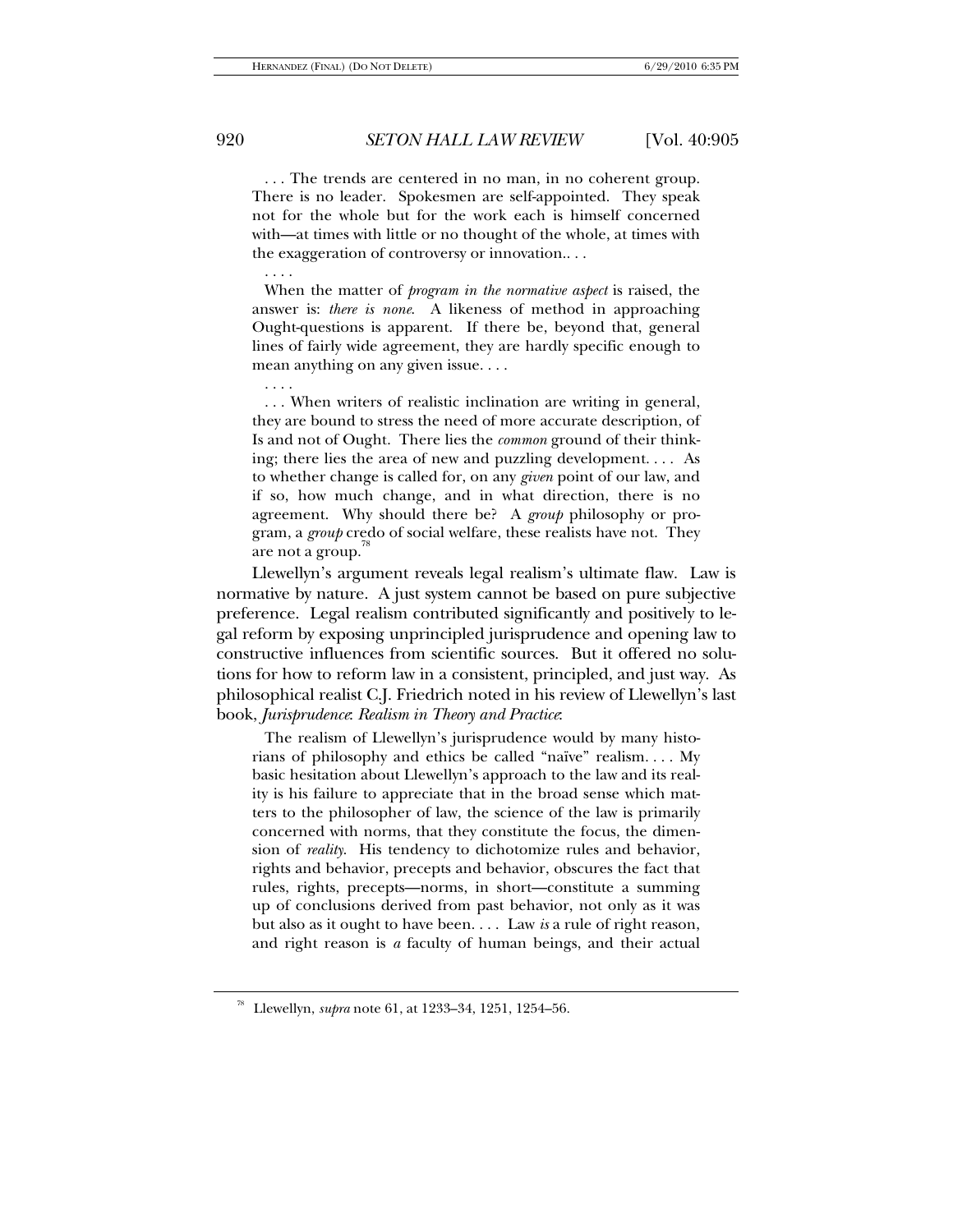behavior *is* subject to evaluation in terms of such right reason, not only outside the law but more particularly inside it.

Although Pound shared some of the realists' relativistic and fermenting tendencies, $\frac{80}{3}$  he realized that a viable legal theory required a normative framework:

As the analytical jurist insisted on the pure fact of law [the new realist] seeks the pure fact of fact. But facts occur in a multifarious mass of single instances. To be made intelligible and useful, significant facts have to be selected, and what is significant will be determined by some picture or ideal of the science and of the subject of which it treats.

. . . .

 Radical neo-realism seems to deny that there are rules or principles or conceptions or doctrines at all, because all judicial action, or at times much judicial action, cannot be referred to them; because there is no definite determination whereby we may be absolutely assured that judicial action will proceed on the basis of one rather than another of two competing principles; because there is a no-man's land about most conceptions so that concrete cases have been known to fall down between them; because much takes place in the course of adjudication which does not fit precisely into the doctrinal plan. Such a view is not without its use as a protest against the assumption that law is nothing but a simple aggregate of rules. But nothing would be more unreal—in the sense of at variance with what is significant for a highly specialized form of social control through politically organized society—than to conceive of the administration of justice, or the legal adjustment of relations, or, for that matter, the working out of devices for the more efficient functioning of business in a legally ordered society, as a mere aggregate of single determinations.

Pound therefore called for "[r]ecognition of the significance of the individual case, as contrasted with the absolute universalism of the last century, without losing sight of the significance of generalizations and conceptions as instruments toward the ends of the legal order."<sup>82</sup>

Interestingly, the most ardent legal realists eventually conceded, at least to some degree, the validity of and necessity for legal norms. Frank's last book contained a chapter assessing the value of natural law

<sup>79</sup> C.J. Friedrich, *Karl Llewellyn's Legal Realism in Retrospect*, 74 ETHICS 201, 206

<sup>(1964). 80</sup> *See supra* notes 58, 64 and accompanying text. 81 Pound, *supra* note 58, at 700, 707–08. 82 *Id.* at 710.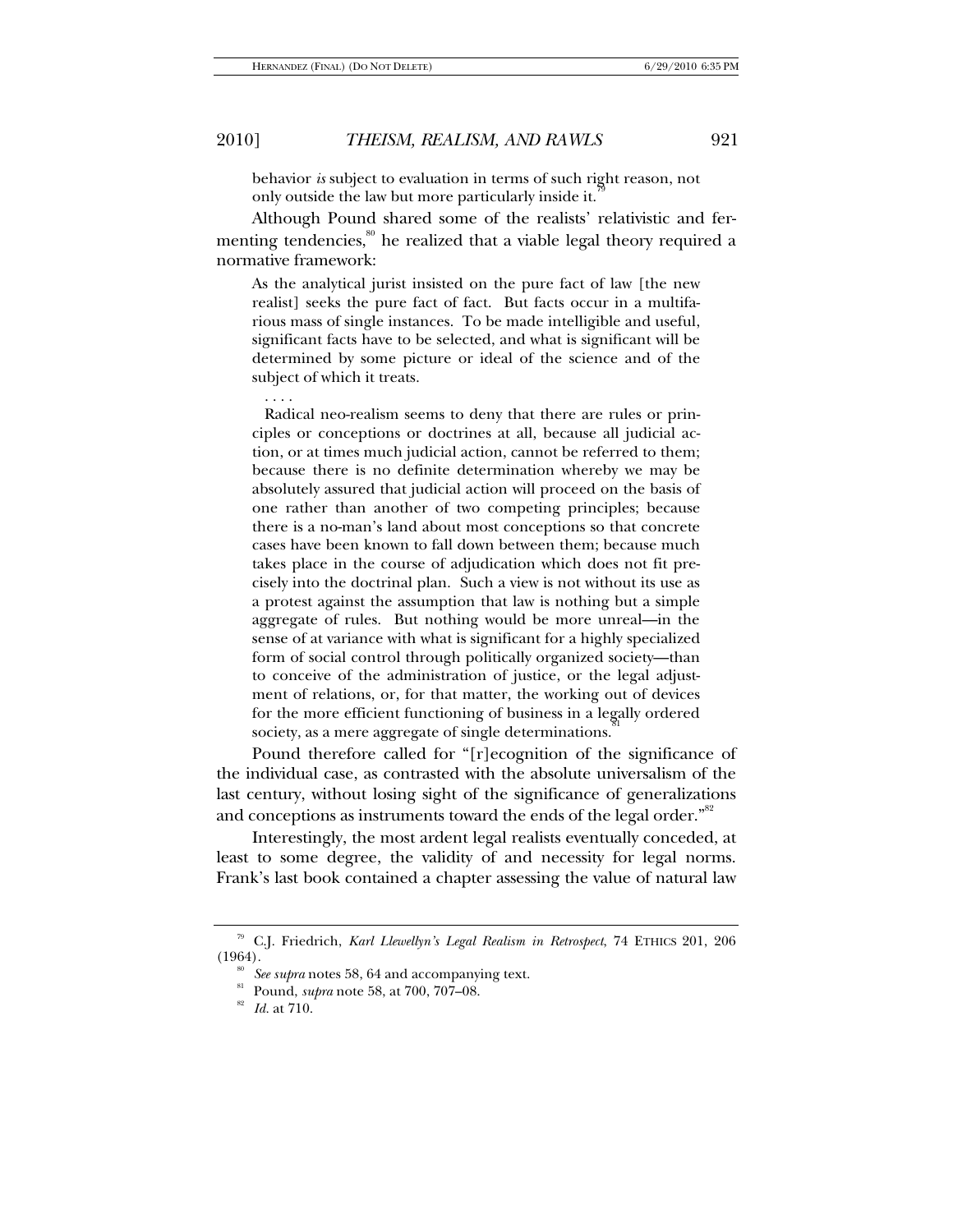and the teachings of Thomas Aquinas.<sup>83</sup> Frank remained highly critical of the form of natural law rooted in fatalistic naturalism<sup>84</sup> and also of Social Darwinism, which he believed was a variant of natural law that opposed all legislation designed to better the common lot of mankind.<sup>85</sup> Nevertheless, Frank at least partially recanted some of his previous attacks on scholasticism.<sup>86</sup> He praised Roman Catholic/Scholastic/Thomistic Natural Law for recognizing both basic and secondary general precepts of universal law and the need for positive law principles to vary with time, place, and circumstances. $\frac{87}{15}$  Frank acknowledged that "no decent non-Catholic can fail to accept the few basic Natural Law principles or precepts as representing, at the present time or for any reasonably foreseeable future, essential parts of the foundation of civilization."<sup>88</sup> Ultimately, Frank saw natural law as a mixed lot:

 Natural Law yields, at best, a standard of justice and morality for critically evaluating the man-made rules, and, perhaps, for ensuring a moderate amount of certainty in those rules; but it furnishes no helpful standard for evaluating the fact-determination of trial courts in most law-suits, and no assistance in ensuring uniformity, certainty, or predictability in such determinations.

Max Radin, whom Llewellyn identified as a prominent realist,<sup>90</sup> more explicitly acknowledged the need for moral norms in law:

Realist jurists may keep themselves aloof, if they like and if they can, from any form of metaphysics or of non-metaphysics. But they cannot be realists unless they are well aware, either as judges or critics of judges, that the business of judgment is to decide between a better and a worse readjustment of the human relations disturbed by an event, and that the terms better or worse imply a valuation and a standard. . . .

 . . . I have no hesitation in declaring my belief that a realist examination of existing social and economic facts indicates defects in our social structure and that where a judgment will have the result of enlarging or lessening this defect, it is unrealistic to pre-

. . . .

<sup>&</sup>lt;sup>88</sup> JEROME FRANK, COURTS ON TRIAL 346–73 (2d prtg.1950).<br><sup>84</sup> *See id.* at 361.<br><sup>85</sup> *Id.* at 353.<br><sup>86</sup> Paul, *supra* note 67, at 549 n.5.<br><sup>87</sup> FRANK, *supra* note 83, at 362–65.<br><sup>87</sup> *Id.* at 364–65.<br><sup>89</sup> *Id.* at 367.<br>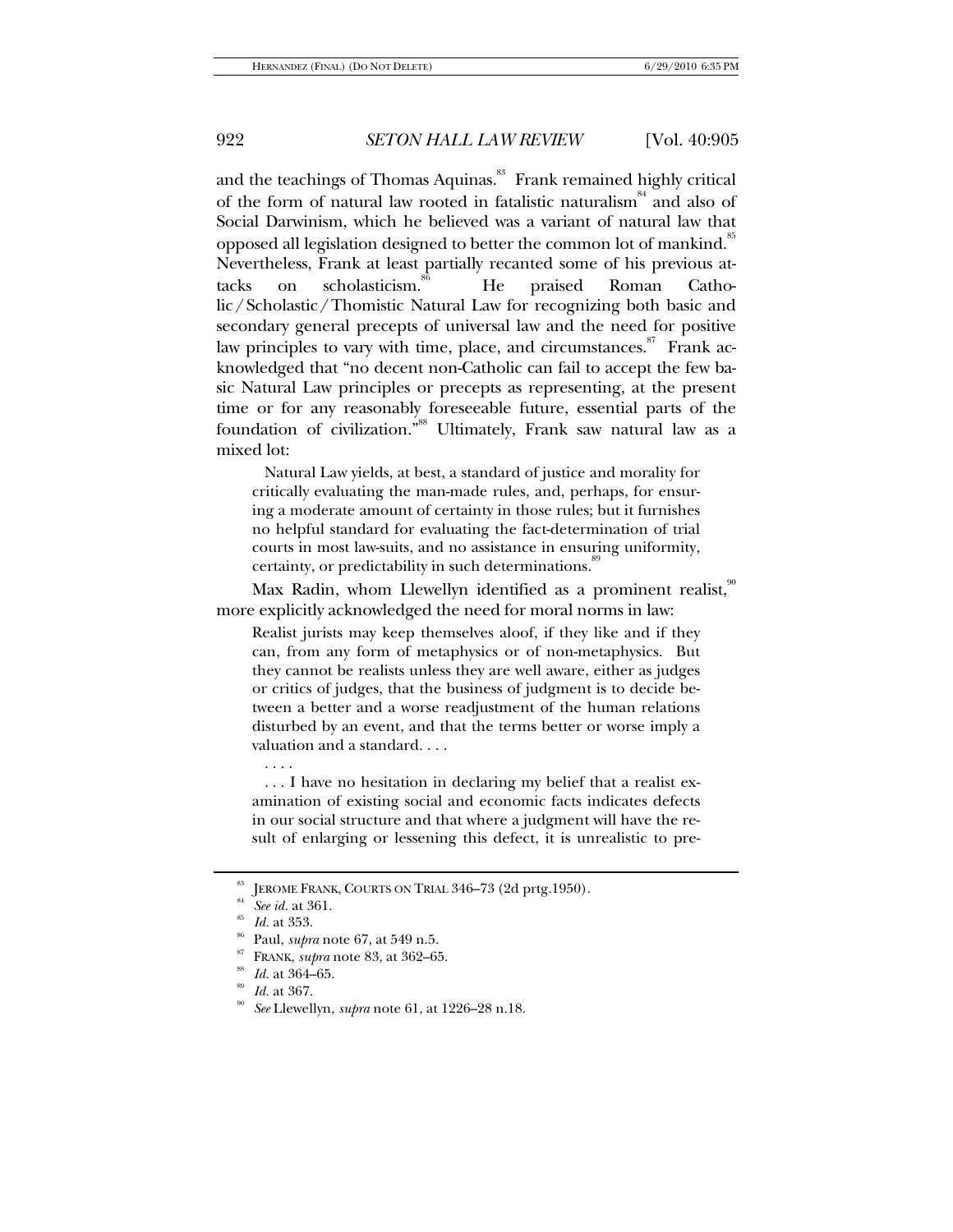tend that this is not so, and that it is no business of the judge to consider that fact. That commits us to a particular standard of better and worse. And where no such result is obvious or likely, I like to think of realists boldly facing the fact that their final problem is an ethical one and that good or bad is determined by moral ideals.

Radin argued, "There is nothing subjective . . . about applying a standard of conduct which the overwhelming majority . . . would at once recognize."<sup>92</sup>

Perhaps most surprisingly, in a 1939 article initially published in the *Notre Dame Lawyer* and reprinted in his last book, *Jurisprudence: Realism in Theory and Practice*, Llewellyn acknowledged that natural law was compatible with legal realism. Llewellyn began by discussing the difference between the philosopher's natural law and the lawyer's natural law. <sup>93</sup> He then stated that the lawyer's natural law "affords a concrete guide to the making of proper positive law, and a concrete guide for the correction of positive law which has gotten itself badly and aberrantly made."<sup>94</sup> After noting many commonalities between realists and natural law adherents, Llewellyn concluded,

[I]t is difficult for me to conceive of the ultimate legal ideals of any of the writers who have been called realists in terms which do not resemble amazingly the type and even the content of the principles of a philosopher's Natural Law.

 . . . [T]his "realist" welcomes the modern Natural Law movement—including those parts of it which he doubtless does not yet understand.

The excesses of realism may have been a function of the time in which the theory arose. The world was undergoing cataclysmic change in the 1920s and 1930s. The first worldwide military conflict had just ended. The American economy had hit unprecedented highs and lows, resulting in untold suffering. In this environment, the yearning for change and improvement was understandable. But a jurisprudence that offered neither a blueprint for substantive progress nor norms to protect life, liberty, and the pursuit of happi-

<sup>&</sup>lt;sup>91</sup> Max Radin, *Legal Realism*, 31 COLUM. L. REV. 824, 825 (1931).<br><sup>92</sup> FRANK, *supra* note 83, at 368.<br><sup>93</sup> Karl Llewellyn, *One "Realist's" View of Natural Law for Judges*, 15 NOTRE DAME LAW. 3 (1939), *reprinted in* KARL N. LLEWELLYN, JURISPRUDENCE: REALISM IN THEORY AND

<sup>&</sup>lt;sup>94</sup> *Id.* at 5, reprinted in LLEWELLYN, supra note 93, at 113.<br><sup>95</sup> *Id.* at 8, reprinted in LLEWELLYN, supra note 93, at 115; see also Friedrich, supra note 79, at 202–03 (noting Llewellyn's surprising endorsement of natural law).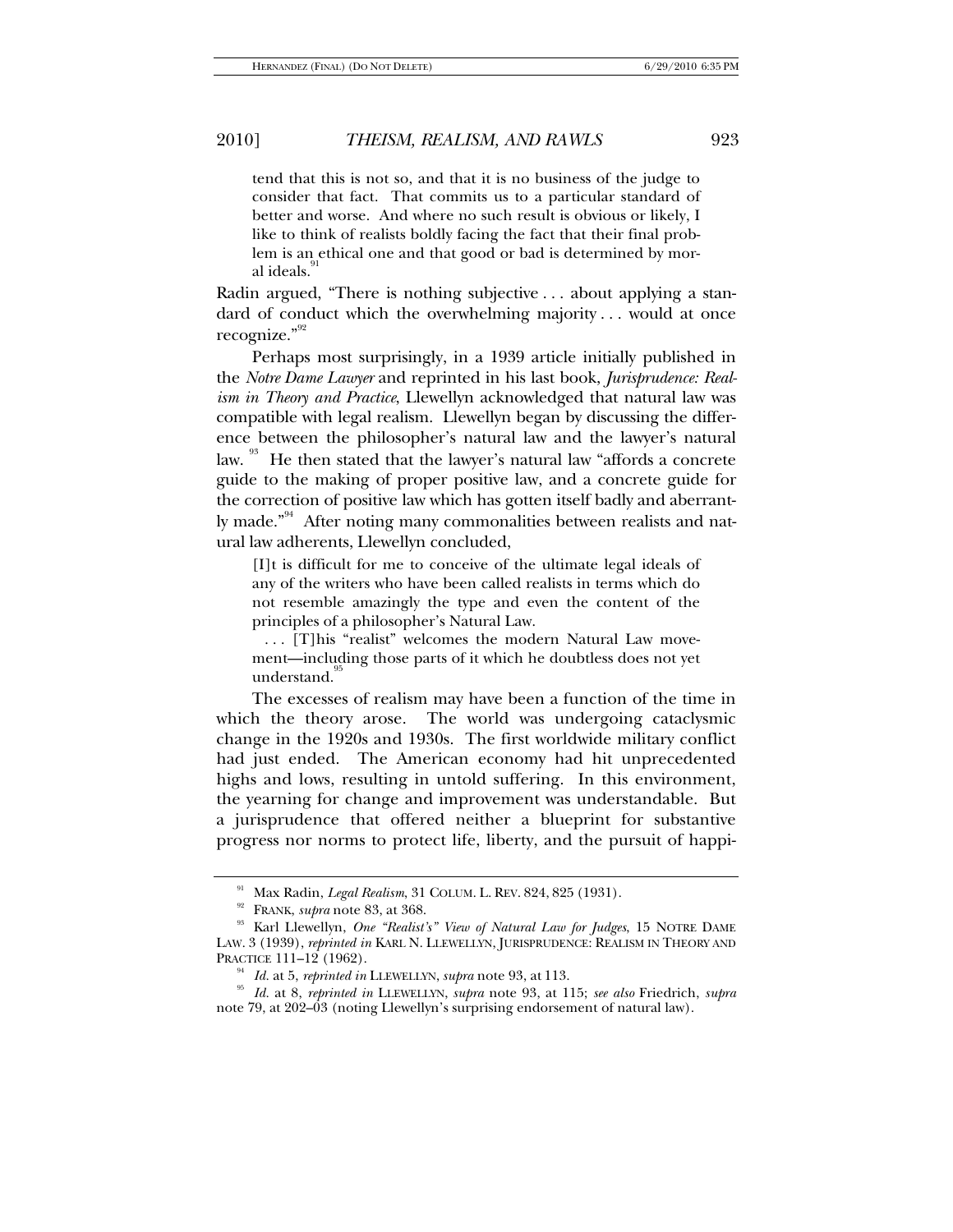ness provided no lasting answers. A mere decade later, the world confronted the atrocity of the Holocaust. Although legal realism could assess and expose the root causes of totalitarianism, the absence of a framework to assess the "ought" left it powerless to offer law and society a basis to guard against future governmental abuses. As Radin, Frank, and Llewellyn eventually conceded, common ethical base norms are essential for just law. The lack of a consistent, coherent basis for those norms was a glaring omission in legal realist theory.

#### V. RAWLS'S PUBLIC REASON

When considering a theory to fill the gap left by legal realism, John Rawls's public reason theory is perhaps the most thoughtful, comprehensive, and influential contemporary attempt to explain the proper source of legal norms.<sup>96</sup> The primary focus here is on Rawls's concept of public reason as explained in his 1997 article, *Public Reason Revisited*,<sup>97</sup> rather than his political liberalism theory generally.

Rawls was born in 1921, as the legal realism movement was emerging. Although he was not a jurist, Rawls was a moral philosopher who wrote extensively about government, justice, and law. <sup>98</sup> His seminal work, *A Theory of Justice*, 99 built on social contract theory to propose "justice as fairness." In his later work, *Political Liberalism*, Rawls advocated the principles of "reasonable pluralism" and "overlapping consensus" to address how adherents to differing comprehensive doctrines could participate in liberal democracy.<sup>100</sup> Shortly after the publication of *Political Liberalism*, Rawls gave a lecture on public reason at the University of Chicago Law School, which he revised and published in the Chicago Law Review.<sup>101</sup> His final book, *Justice as Fairness: A Restatement*,<sup>102</sup> which he completed shortly before his death, was both a compilation of years of lecture notes in the course he taught on political philosophy at Harvard and an attempt to clarify and summarize his prior works, including

<sup>&</sup>lt;sup>96</sup> For a thoughtful discussion of the integration of Rawlsian principles to contract remedies, see C. Scott Pryor, *Principled Pluralism and Contract Remedies*, 40 MCGEORGE L. REV. 723, 733–40 (2009).<br>
<sup>97</sup> John Rawls, *The Idea of Public Reason Revisited*, 64 U. CHI. L. REV. 765 (1997).<br>
<sup>98</sup> See JOHN RAWLS, LECTURES ON THE HISTORY OF MORAL PHILOSOPHY (2000).<br>
<sup>99</sup> JOHN RAWLS, A TH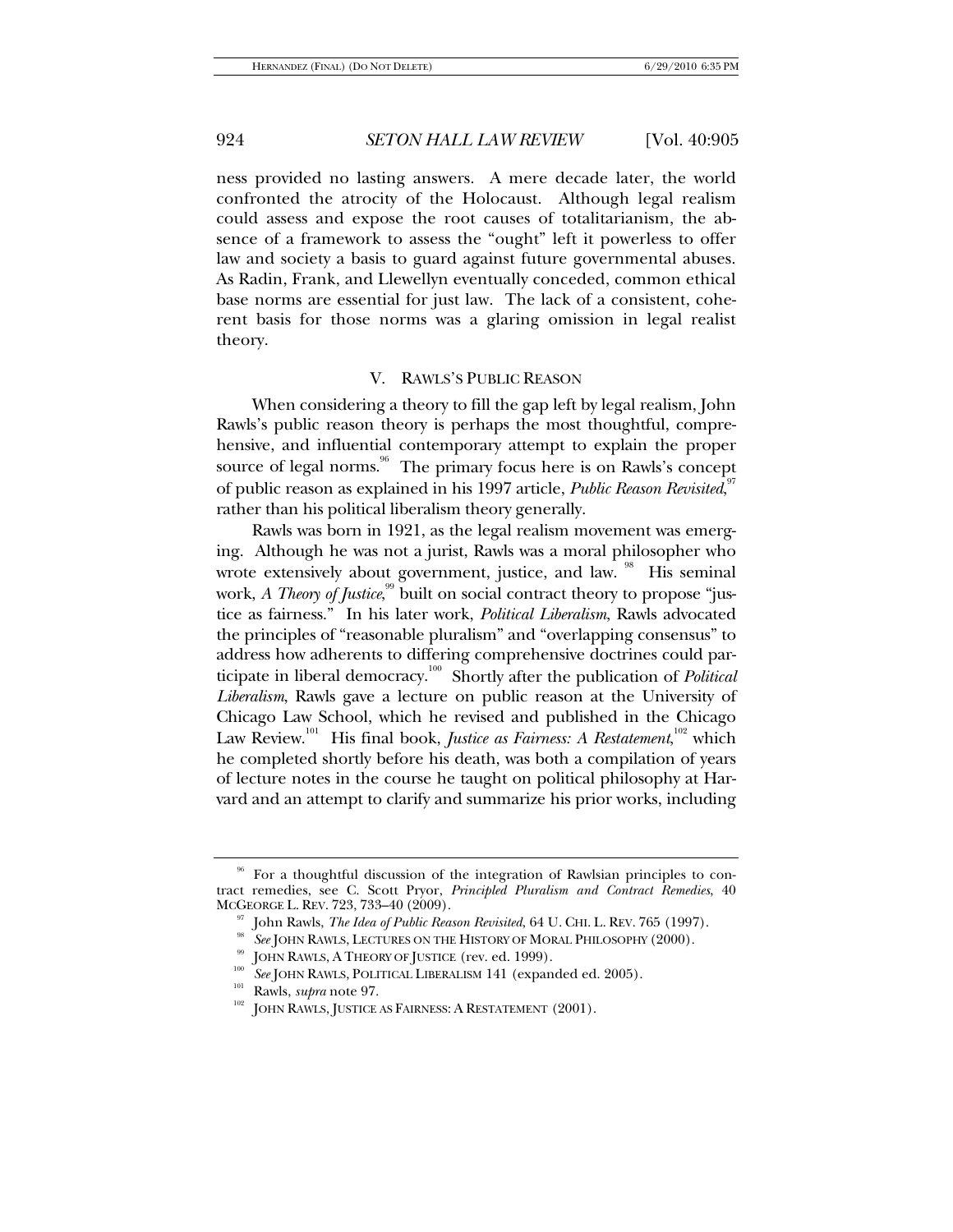his theory of public reason premised on his notion of political liberalism.

Rawls advocated several principles with which a theistic legal realist could agree. Rawls's concept of the *original position* posits the principles of justice that would prevail in a society that involved free and fair cooperation between citizens. In the original position, however, representatives are placed behind a "veil of ignorance" which keeps them from assessing fully the individuating characteristics of their citizens.<sup>103</sup> These concepts approximate the principle of right reason, drawn from general revelation, and the notion that the imperfection of man clouds that reason. Similar to the distinction between special and general revelation, Rawls differentiated transcendent values, such as salvation and eternal life, and the reasonable political values, based on an overlapping consensus of comprehensive doctrines, that must govern society.<sup>104</sup> Political liberalism views all comprehensive doctrines, both religious and secular, as belonging to first philosophy and moral doctrine and thus outside the more limited political domain.<sup>105</sup> This principle approximates the requirement of theistic legal realism that law must not be based on principles of special revelation, accessible only by faith.

By contrast,

[L]iberal political principles and values, although intrinsically moral values, are specified by liberal political conceptions of justice and fall under the category of the political. These political conceptions have three features:

First, their principles apply to basic political and social institutions (the basic structure of society);

Second, they can be presented independently from comprehensive doctrines of any kind (although they may, of course, be supported by a reasonable overlapping consensus of such doctrines); and

Finally, they can be worked out from fundamental ideas seen as implicit in the public political culture of a constitutional regime.  $\ldots$ 

The concept of liberal political principles and values approximates the notion that law must be based only on generally accessible principles (general revelation).

<sup>103</sup> *See* RAWLS, *supra* note 100, at 22–28. 104 *See* Rawls, *supra* note 97, at 780.

<sup>&</sup>lt;sup>106</sup> *Id.* at 776.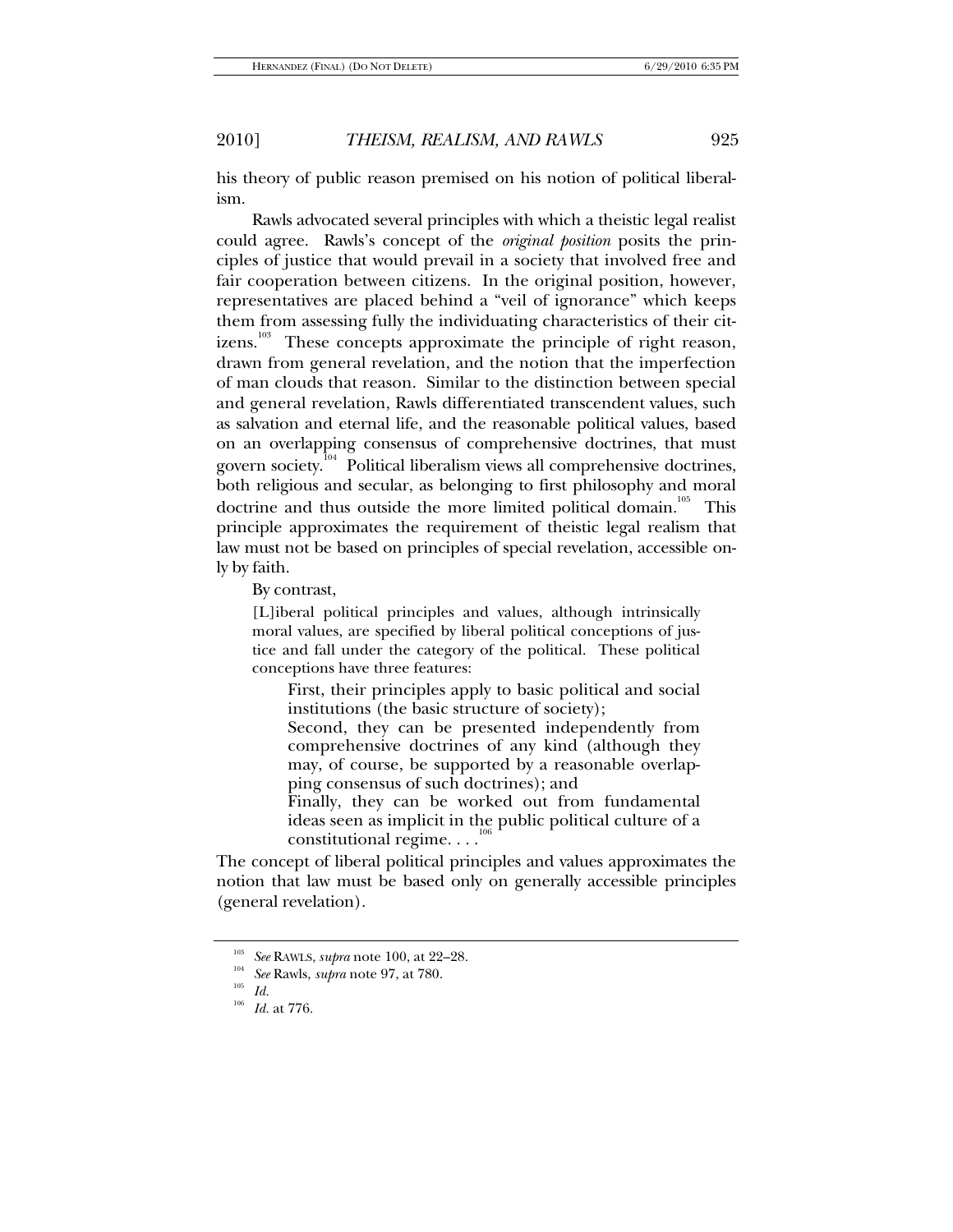Similarly, under Rawls's concept of *the proviso*,

[R]easonable comprehensive doctrines, religious or nonreligious, may be introduced in public political discussion at any time, provided that in due course proper political reasons—and not reasons given solely by comprehensive doctrines—are presented that are sufficient to support whatever the comprehensive doctrines introduced are said to support.<sup>1</sup>

The proviso presupposes reasonableness, which Rawls refines in the principle of *reciprocity*:

Citizens are reasonable when, viewing one another as free and equal in a system of social cooperation over generations, they are prepared to offer one another fair terms of cooperation according to what they consider the most reasonable conception of political justice; and when they agree to act on those terms, even at the cost of their own interests in particular situations, provided that other citizens also accept those terms.<sup>1</sup>

Public reason also includes a commitment to pluralism and liberty of religion and conscience:

[P]ublic reason is a political idea and belongs to the category of the political. Its content is given by the family of (liberal) political conceptions of justice satisfying the criterion of reciprocity. It does not trespass upon religious beliefs and injunctions insofar as these are consistent with essential constitutional liberties, including the freedom of religion and the liberty of conscience. There is, or need be, no war between religion and democracy. In this respect political liberalism is sharply different from and rejects Enlightenment Liberalism, which historically attacked orthodox Christianity.

Theistic legal realists would find significant agreement with each of the above concepts.

Rawls's public reason theory nevertheless errs in two critical respects. First, Rawls was too inclined to believe that the arguments acceptable to a majority in a pluralistic constitutional democracy are reasonable. Rawls began *The Idea of Public Reason Revisited* by noting that his concept of public reason "belongs to a conception of a well ordered constitutional democratic society."<sup>110</sup> Although he noted that a hall-

<sup>&</sup>lt;sup>107</sup> *Id.* at 783–84.<br><sup>108</sup> *Id.* at 770.<br><sup>109</sup> *Id.* at 803–04.<br><sup>110</sup> Rawls, *supra* note 97, at 765.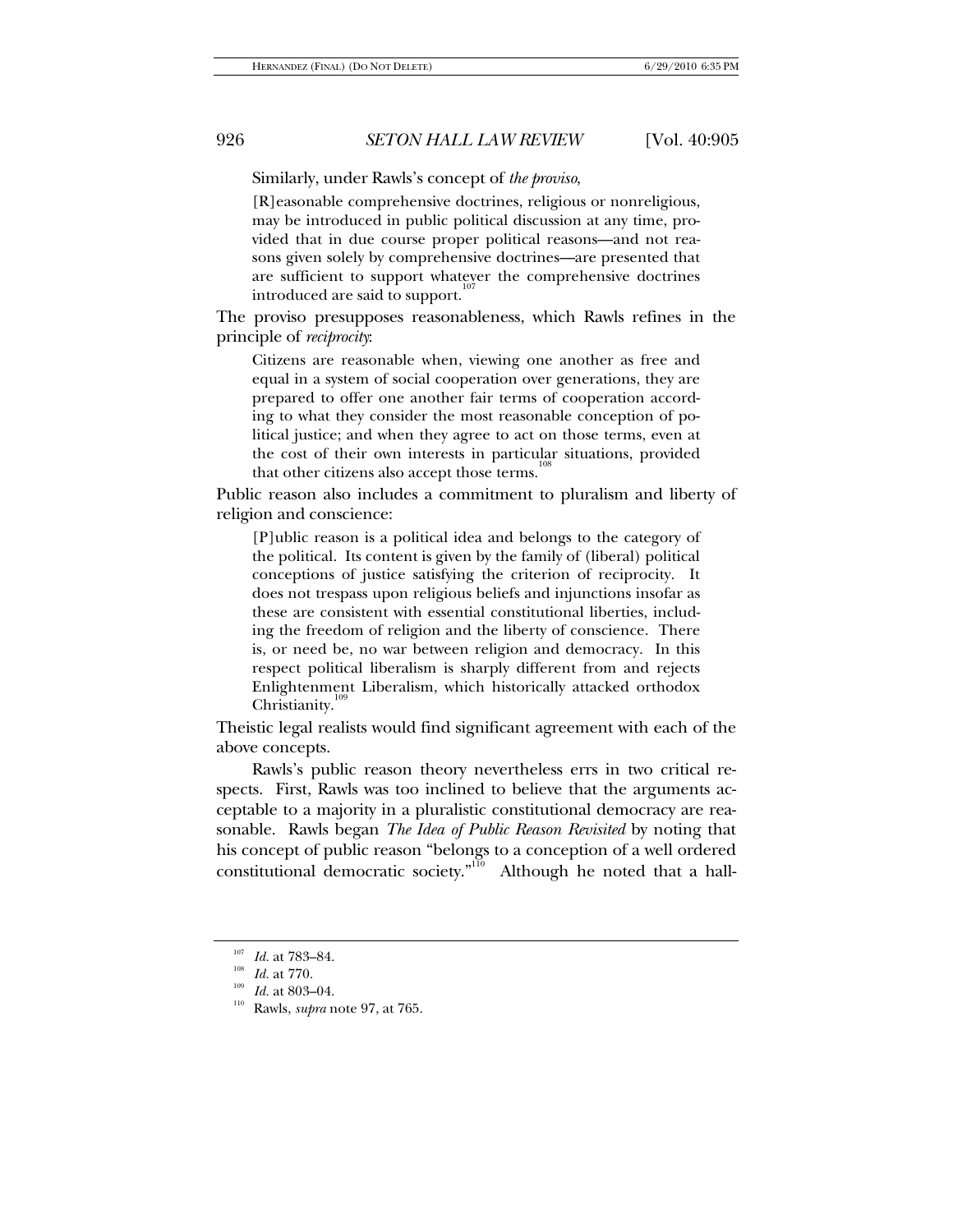mark of constitutional democracy is reasonable pluralism<sup>111</sup>—a value theistic legal realism shares—Rawls embraced majoritarian relativism, not timeless, universal principles of truth:

Citizens are reasonable when, viewing one another as free and equal in a system of social cooperation over generations, they are prepared to offer one another fair terms of cooperation *according to what they consider the most reasonable conception of political justice . . .* .

 [W]hen, on a constitutional essential or matter of basic justice, all appropriate governmental officials act from and follow public reason, and when all reasonable citizens think of themselves ideally as if they were legislators following public reason, the legal enactment *expressing the opinion of the majority* is legitimate law. . . .

 A citizen engages in public reason . . . when he or she deliberates within a framework of *what he or she sincerely regards as the most reasonable political conception of justice*, a conception that expresses political values that *others, as free and equal citizens might also reasonably be expected reasonably to endorse*. . . .

. . . .

. . . .

 . . . [W]hen hotly disputed questions . . . arise which may lead to a stand-off between different political conceptions, citizens must vote on the question *according to their complete ordering of political values...*. [T]he outcome of the vote... is to be seen as legitimate provided all government officials, supported by other reasonable citizens, of a reasonably just constitutional regime sincerely vote in accordance with the idea of public reason. This doesn't mean the outcome is true or correct, *but that it is reasona-*112 *ble and legitimate law, binding on citizens by the majority principle*.

Rawls thus presupposed that "reasonable" arguments acceptable to a majority in a pluralistic constitutional democracy are legitimate, even if not "true" or "correct." History has shown otherwise. A democratic majority pools both collective knowledge and collective ignorance. Our Founders established a representative republic and included a Bill of Rights in our Constitution that became a beacon of light to the world, $113$ 

<sup>111</sup> *Id.*

<sup>&</sup>lt;sup>112</sup> *Id.* at 770, 773, 798 (emphasis added). Here, Rawls echoes Holmes's statement that "truth was the majority vote of that nation that could lick all others." Oliver

Wendell Holmes, Jr., *Natural Law*, 32 HARV. L. REV. 40, 40 (1918).<br><sup>113</sup> See, e.g., Soli J. Sorabjee, *Equality in the United States and India*, *in* CONSTITUTIONALISM AND RIGHTS: THE INFLUENCE OF THE UNITED STATES CONSTITUTION ABROAD 94, 96 (Louis Henkin & Albert J. Rosenthal eds., 1990) (discussing the influence of the Bill of Rights on the framing of India's Constitution).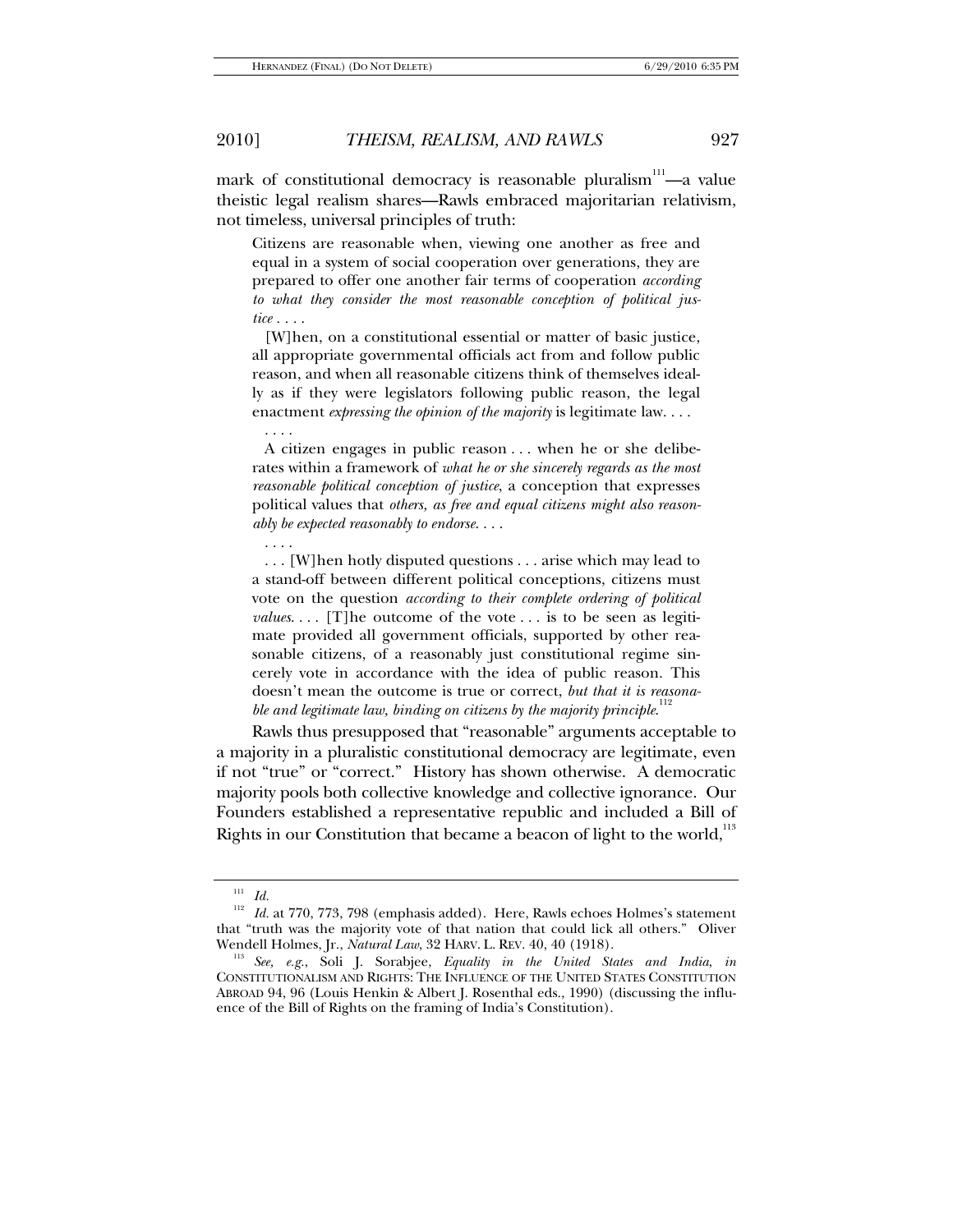precisely because of a healthy mistrust of the passions of the majority.<sup>114</sup> Of course, no form of government perfectly protects from error. Our Founders and early leaders wrongly embraced race-based slavery and denied blacks and native tribes—most notably the Cherokee Nation life, liberty, and property without due process of law, all via a representative, political process. $115$  The will of the majority can be inherently unjust or misguided, particularly in an era of cultural relativism, and must be curbed when it is.

Second, Rawls's treatment of such divisive contemporary political issues as marriage, women's rights, and abortion reflected antitraditionalism and a cramped view of the proper role of religious perspectives in the law. On each of these issues, Rawls unjustifiably asserted that appeals to traditional or historical mores constituted improper imposition of comprehensive doctrines.

Concerning marriage, Rawls argued:

[I]n a democratic regime the government's legitimate interest is that public law and policy should support and regulate, in an ordered way, the institutions needed to reproduce political society over time. These . . .include the family (in a form that is just), arrangements for rearing and educating children, and institutions of public health generally . . . . [T]he government would appear to have no interest in the particular form of family life, or of relations among the sexes, except insofar as that form or those relations in some way affect the orderly reproduction of society over time. Thus, appeals to monogamy as such, or against same-sex marriages, as within the government's legitimate interest in the family, would reflect religious or comprehensive moral doctrines. Accordingly, that interest would appear improperly specified.<sup>116</sup>

Rawls's equating of arguments against polygamy or same-sex marriage with comprehensive doctrines is unexplained and indefensible. A theistic legal realist would consider the nature of marriage across cultures and time, including an assessment of whether and how various forms of marriage supported a just society, to determine the propriety of polygamy and same-sex marriage. Based on right reason, this assessment would be accessible to all people and would not require the imposition of faith. Marriage is an institution inherent in the created order, not a

<sup>&</sup>lt;sup>114</sup> Cf. THE FEDERALIST NO. 51, at 321 (James Madison) (Isaac Kramnick ed., 1987) ("If a majority be united by a common interest, the rights of the minority will be insecure."). 115 Hernandez, *supra* note 27, at 645–52. 116 Rawls, *supra* note 97, at 779.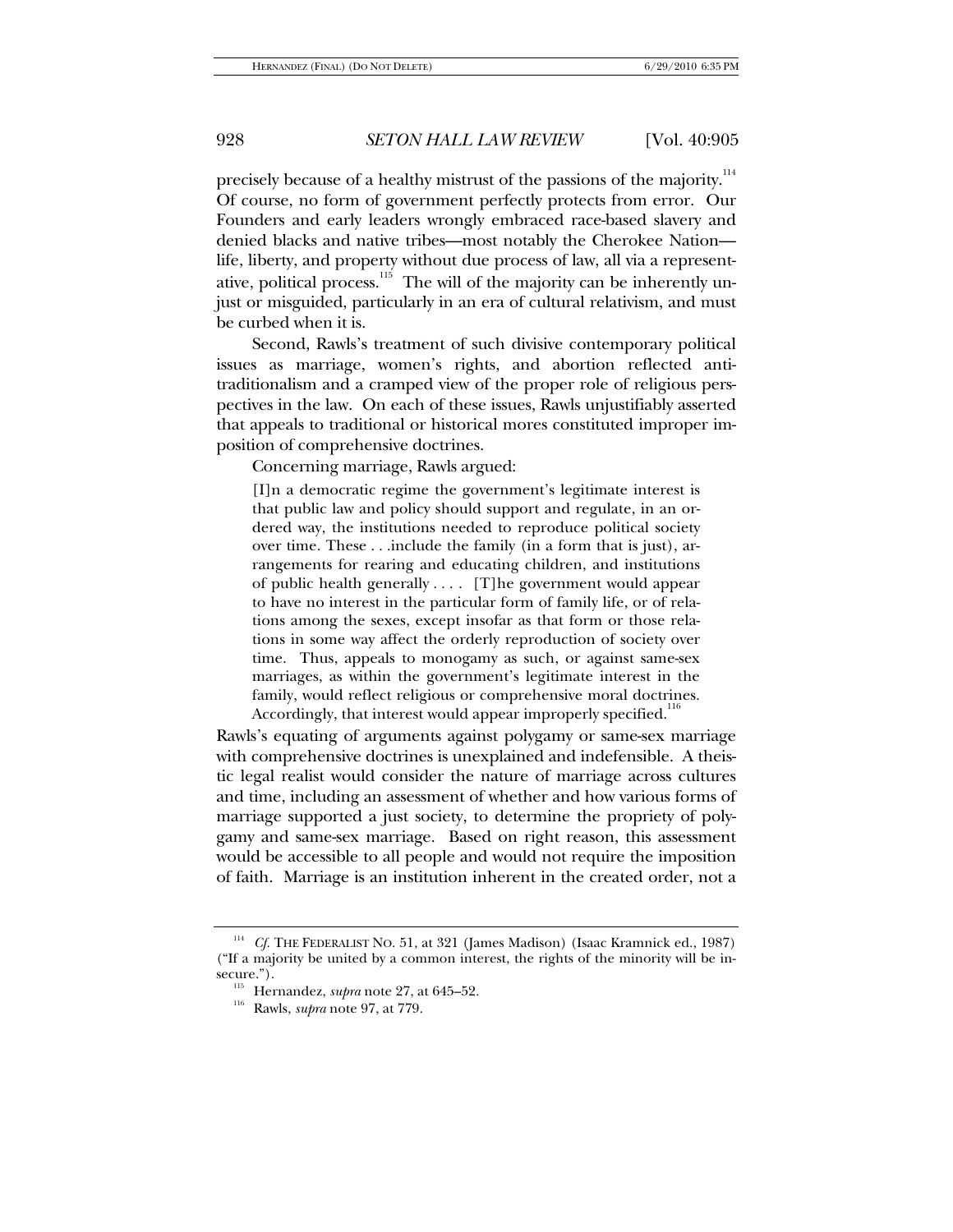civil construct to be defined by a contemporary democratic majority. Rawls labeled these general revelatory arguments "religious" and wrongly argued that they should be precluded from public debate, thereby requiring people of faith to check their general revelatory principles at the door to the public square.

Regarding women's rights, Rawls reasonably argued that the "equal rights of women and the basic rights of their children as future citizens are inalienable," but then recommended that the law "protect them wherever they are."<sup>117</sup> In other words, "the spheres of the political and the public, of the nonpublic and the private, fall out from the content and application of the conception of justice and its principles" so that the law—again, presumably the will of the majority—may regulate private husband/wife relations.<sup>118</sup> Rawls believed this is necessary to remedy "[a] long and historic injustice to women" from having to bear

an unjust share of the task of raising, nurturing, and caring for their children. . . .

 . . . If a basic, if not the main, cause of women's inequality is their greater share in the bearing, nurturing, and caring for children in the traditional division of labor within the family, steps need to be taken either to equalize their share, or to compensate them for it.<sup>1</sup>

The theistic legal realist would agree that the law must recognize the equal rights and dignity of men and women. Law should neither favor nor disfavor men or women based solely on gender. Rawls's rejection of the traditional roles of men and women nevertheless reflected his relativism and hostility toward timeless universal truths, including the fact that men and women are biologically different in ways that necessarily affect parenting roles. On the most fundamental level, his suggestion that women have a greater share in bearing their children is both undeniably true and nonsense. It is a biological necessity that women bear children, and a significant reason women spend more time nurturing children is because women have breasts. One could reverse Rawls's point by arguing that men should be compensated because they have been denied the equal privilege of bonding with their children, both before and after birth, and, as a consequence, have borne the greater burden in providing financially for their families. The futility, and inanity, of this debate, and of Rawls's implicit quarrel with the Creator,

<sup>117</sup> *Id.* at 791. 118 *Id.*

<sup>119</sup> *Id.* at 790, 792–93.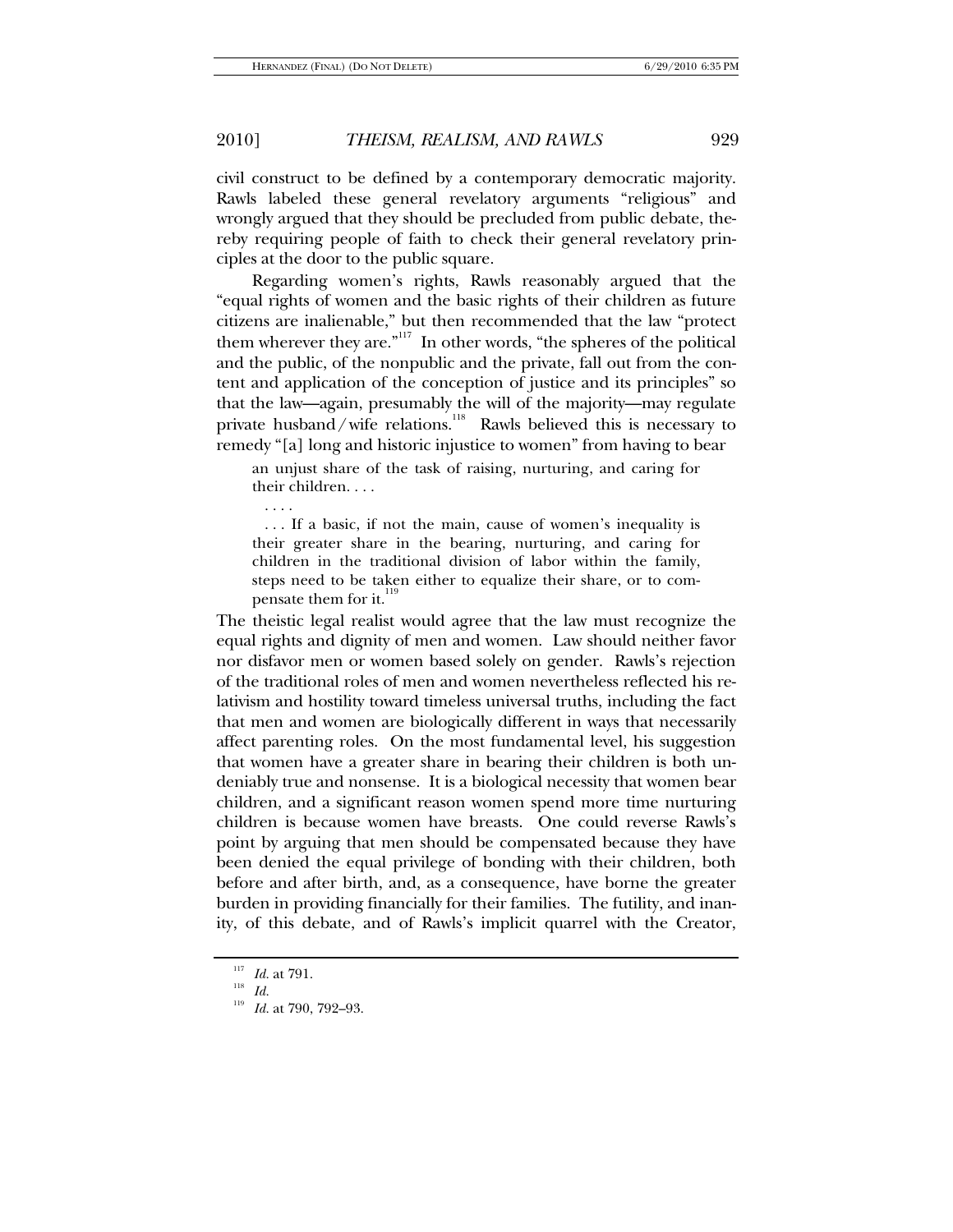should be apparent. Rawls offered no evidence to validate his assertion that it is in the public interest for law to divide spouses and regulate their private choices. The law of equal rights is just so long as the law does not force men and women to assume specified roles in the family and is consistent with timeless universal principles regarding the husband/wife relationship.

Rawls's political bias is perhaps most glaring regarding abortion. Rawls concluded that arguments on both sides of the issue could be of public reason, thus the matter should be decided by the will of the majority properly expressed through the political process.<sup>120</sup> In so doing, he lectured people of faith, particularly Roman Catholics, that they must accept that all pro-abortion arguments are of public reason and thus assent if the majority wants to preserve the right to an abortion:

 Some may, of course, reject a legitimate decision, as Roman Catholics may reject a decision to grant a right to an abortion. They may present an argument in public reason for denying it and fail to win a majority. But they need not themselves exercise the right to abortion. They can recognize the right as belonging to legitimate law enacted in accordance with legitimate political institutions and public reason, and therefore not resist it with force. Forceful resistance is unreasonable: it would mean attempting to impose by force their own comprehensive doctrine that a majority of other citizens who follow public reason, not unreasonably, do not accept.<sup>12</sup>

Because he only offered abortion as an illustration rather than to analyze the substantive issues fully, Rawls did not elaborate on what he meant by "force."<sup>122</sup> If he meant violent resistance, such as shooting abortionists, then his point should be uncontroversial. His expressed aversion to people of faith imposing their comprehensive doctrine on the majority suggests, however, that he meant by *force of law*—that is, working to make abortion illegal, notwithstanding the presumed (but not proven) desire of the majority to the contrary. Moreover, Rawls assumed the arguments in favor of and against abortion are equally of public reason. Women (and men) surely have the right to liberty and, at least to some degree, to bodily integrity.<sup>123</sup> Abortion, however, implicates much more. Theistic legal realism would require that the law be

<sup>&</sup>lt;sup>120</sup> *See id.* at 798–99.<br><sup>121</sup> *Id.*<br><sup>122</sup> *S*<sub>1</sub> **D** radio veloce.

See Rawls, *supra* note 97, at 798–99.<br>An absolute right to bodily integrity, which would reflect radical libertarianism, has of course not been universally accepted across cultures and time.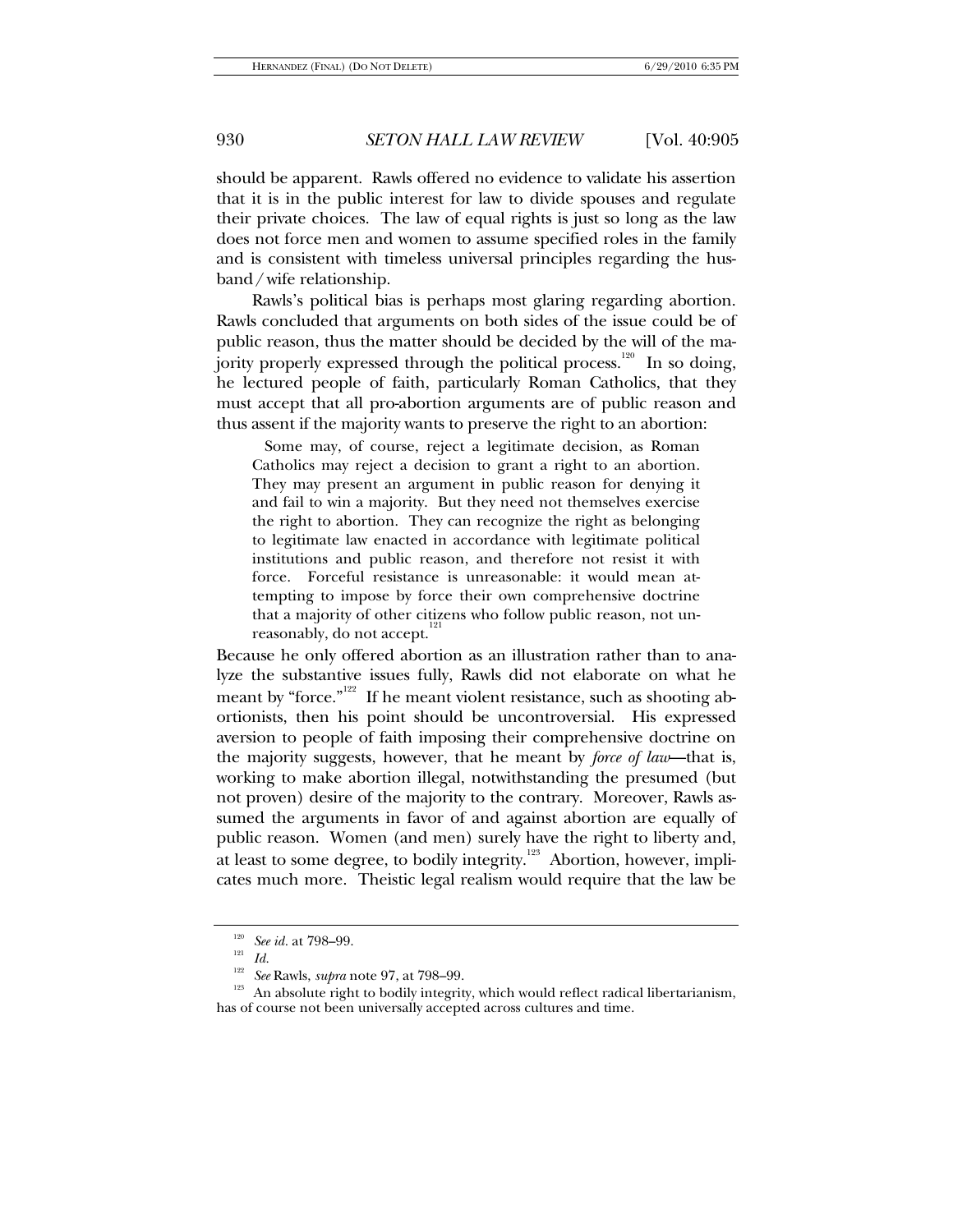based not just on the will of the majority, but on timeless, universal principles regarding the right to life and liberty, the mother/child relationship before and after birth, the marital relationship as it pertains to childbearing, and, to the extent it is properly understood to exist, the woman's right to bodily integrity. The legal hierarchy of life, liberty, and pursuit of happiness would be at the core of this assessment. Life is the foundational right because the other rights are meaningless without it.<sup>124</sup> One does not have to be a faithful Catholic—or a person of faith at all—to understand or apply these principles.

Rawls's public reason falls short of its promise. The relativism inherent in Rawls's public reason does not provide an adequate normative basis for the substance of law, and Rawls's public reason theory wrongly excludes generally accessible, reasonable principles from the public square.

#### VI. CONCLUSION

Legal realism and Rawlsian public reason significantly influenced modern American law, for the better in some notable respects. The legal realists properly insisted that judges should clearly articulate the true reasons for their decisions and that law must be effectual to be just. Law must be grounded in reality, assessed in part based on its impact on the parties at issue and society at large. Rawls admirably attempted to protect religious liberty while elaborating on the necessary distinction between norms appropriate for law and those left to individual conscience. Legal realists and Rawls nevertheless fell short because they failed to appreciate the need for timeless, universal base norms as the foundation of law.

In his debate with Llewellyn, Pound asserted that "we [have not] observed the phenomena of legal institutions among all peoples with sufficient accuracy and objectivity to be in a position to formulate any

See, e.g., Pope John Paul II, Christifideles Laici: On The Vocation and the Mission of the Lay Faithful in the Church and in the World ¶ 38 (Dec. 30, 1988) (tran-<br>script available at http://www.vatican.va/holy father/iohn paul ii/ at http://www.vatican.va/holy\_father/john\_paul\_ii/ apost\_exhortations/documents/hf\_jp-ii\_exh\_30121988\_christifideles-laici\_en.html).

The inviolability of the person which is a reflection of the absolute inviolability of God, finds its primary and fundamental expression in the *inviolability of human life*.Above all, the common outcry, which is justly made on behalf of human rights—for example, the right to health, to home, to work, to family, to culture—is false and illusory if *the right to life*, the most basic and fundamental right and the condition for all other personal rights, is not defended with maximum determination.